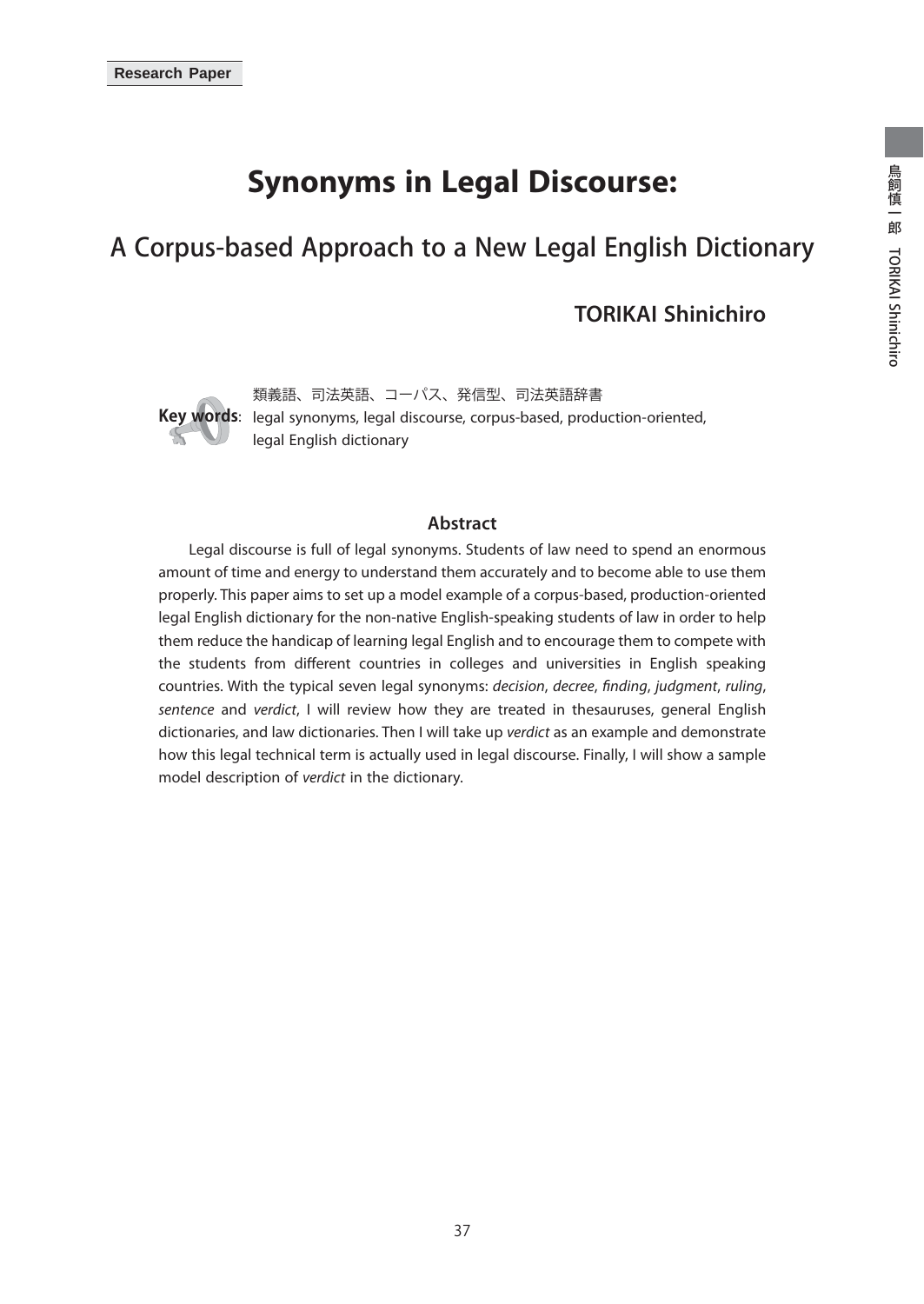# **1. Introduction**

## **1. 1. Synonyms in legal discourse**

 Legal discourse is full of synonymous words. The words we use almost interchangeably in our daily lives are strictly distinguished and used as separate technical terms. The following two groups of words, for example, look similar in meaning, and for those who have not received professional legal education it is difficult to distinguish the one from the other.

- (1) prison, jail, gaol, lockup, penitentiary
- (2) lawyer, solicitor, barrister, counselor, attorney

How many laypersons can explain how the following terms are different in meaning, and can use them correctly in legal discourse?

(3) act, bill, bylaw, code, decree, edict, enactment, law, ordinance, regulation, rule, statute

Technical discourse in every academic and professional field is inevitably and unavoidably needed to adopt synonymous words to distinguish seemingly similar but technically different phenomena for the sake of accuracy. Legal discourse is no exception. For example, in law three different terms are intentionally employed to distinguish three different types of crimes involving the killing of others, and the different definitions are as follows (Black's Law Dictionary, 2004):

homicide: The killing of one person by another. murder: The killing of a human being with malice afterthought. manslaughter: The unlawful killing of a human being without malice afterthought.

One of the first things the students of law need to do is to become able to distinguish how such technical terms are different from each other.

 The purpose of this paper is to explore how these legal technical terms that are seemingly similar in meaning to laypersons (hereafter referred to as legal synonyms) are explained in thesauruses, general English dictionaries, and law dictionaries. Then, I propose a new type of corpus-based, production-oriented legal English dictionary to help non-native, English-speaking law students understand and use legal synonyms properly.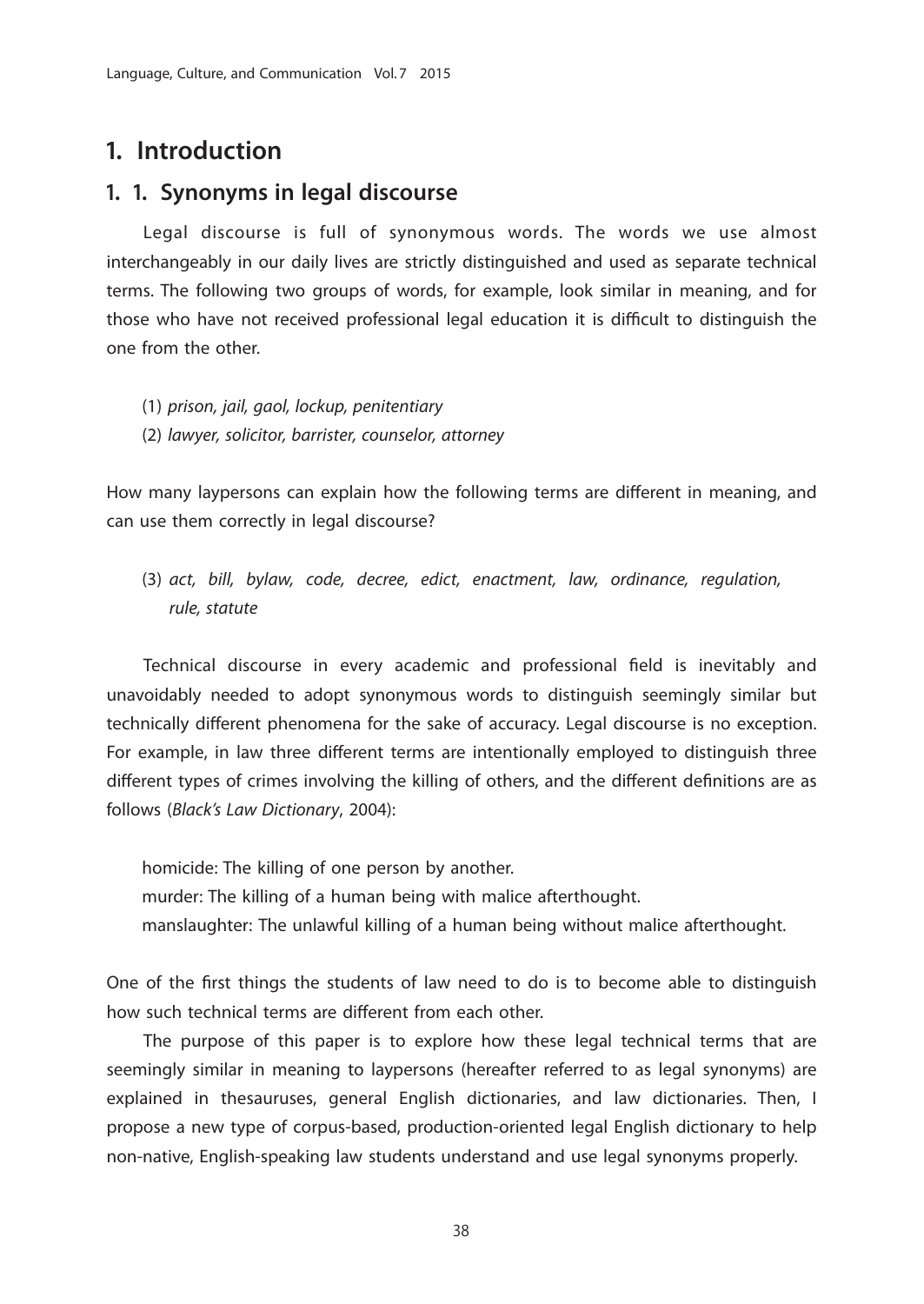# **1. 2. Corpus-based, production-oriented legal English dictionary for non-native, English-speaking law students**

 Masayuki Tamaruya of the Law Department of Rikkyo University and I started a project of compiling a corpus-based, production-oriented legal English dictionary for Japanese law students in 2011. The entire objective of our project is to help Japanese law students who are working to earn a law degree or who are preparing for the bar exams in English-speaking countries. The reason we started this project was because we found that Japanese law students need to spend an enormous amount of time and energy familiarizing themselves with legal English or legal use of English before they are fully embarked on learning law. Japanese law students typically learn legal technical terms or legal expressions randomly; that is, they learn them in the order they encounter them. They do not know how frequently those legal terms are actually used in legal discourse while they are learning them. In short, the learning of new legal terms is time-consuming and inefficient.

 Even if Japanese law students acquire enough legal English after the long process of trial and error, their knowledge of legal English remains in themselves and it cannot be shared with other Japanese law students. Consequently, every Japanese law student repeats basically the same learning process. We think this is very unproductive and a waste of time. We believe that by accumulating the knowledge of legal English in the form of a legal dictionary we can pass on the legal English knowledge the former generation of the Japanese students has faced to the next generation in order to help the forth-coming generation start from the stage where the former generation finished.

# **2. Objectives, Data, and Methodology**

## **2. 1. Objectives**

 The objectives of this paper are twofold. First, we investigate how legal synonyms are shown and explained in thesauruses, general English dictionaries and law dictionaries. Second, we propose a model example of how these legal synonyms will be featured in our corpus-based, production-oriented legal dictionary.

The legal synonyms discussed are:

decision, decree, finding, judgment, ruling, sentence, verdict.

These seven legal synonyms all designate the judicial conclusion of the legal case.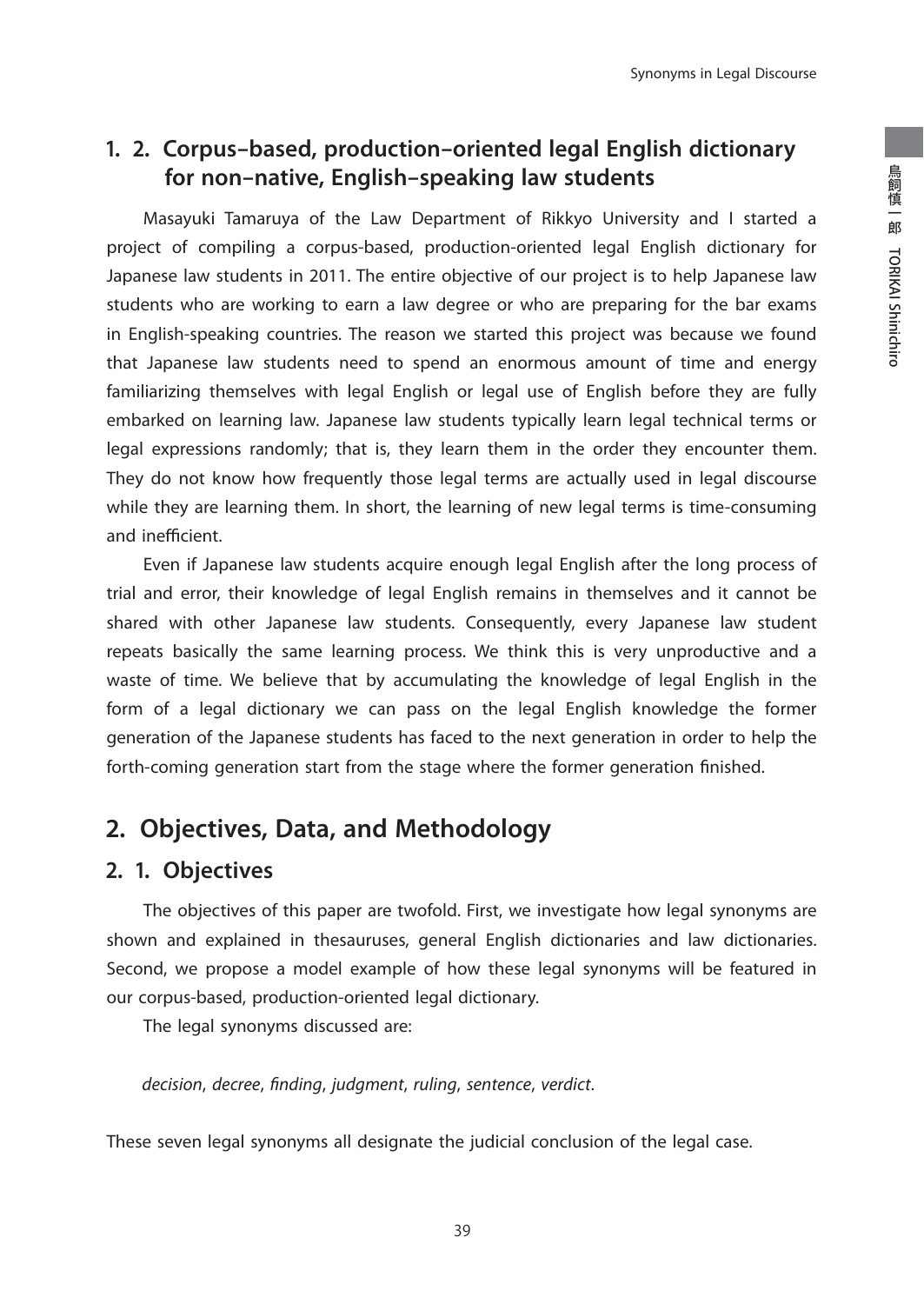## **2. 2. Data**

 I am going to use the following corpus data which Tamaruya and I collected for the project of compiling a corpus-based, production-oriented legal dictionary. This project is supported by the Japanese government Grants-in-Aid for Scientific Research (#90180207). The corpora I am going to use in this paper are as follows:

UK Supreme Court Judgments issued in 2008 (UK JDG): 1,451,263 words

US Supreme Court Judgments issued in 2008 (US JDG): 1,574,403 words

UK law journals issued in 2008 (UK LJ): 1,267,048 words

US law journals issued in 2008 (US LJ): 1,303,223 words

We downloaded the above date from the following official sites:

http://www.supremecourt.gov.uk/ http://www.supremecourt.gov/

UK law journals we used to compile our UK Law Journal Corpus are:

Cambridge Law Journal (2008), Oxford Journal of Legal Studies (2008), Law Quarterly Review (2008), Edinburgh Law Review (2008), Modern Law Review (2008)

US law journals we used to compile our US Law Journal Corpus are:

Harvard Law Review (2008), Stanford Law Review (2008), Columbia Law Review (2008), Yale Law Journal (2008), The University of Chicago Law Review (2008), New York University Law Review (2008), Michigan Law Review (2008), University of Pennsylvania Law Review (2008), California Law Review (2008), Virginia Law Review (2008), Duke Law Review (2008), Northwestern University Law Review (2008), Cornell Law Review (2008), Georgia Law Review (2008)

## **2. 3. Methodology**

 I am going to use the corpus software Sketch Engine and some statistical indexes built into the software.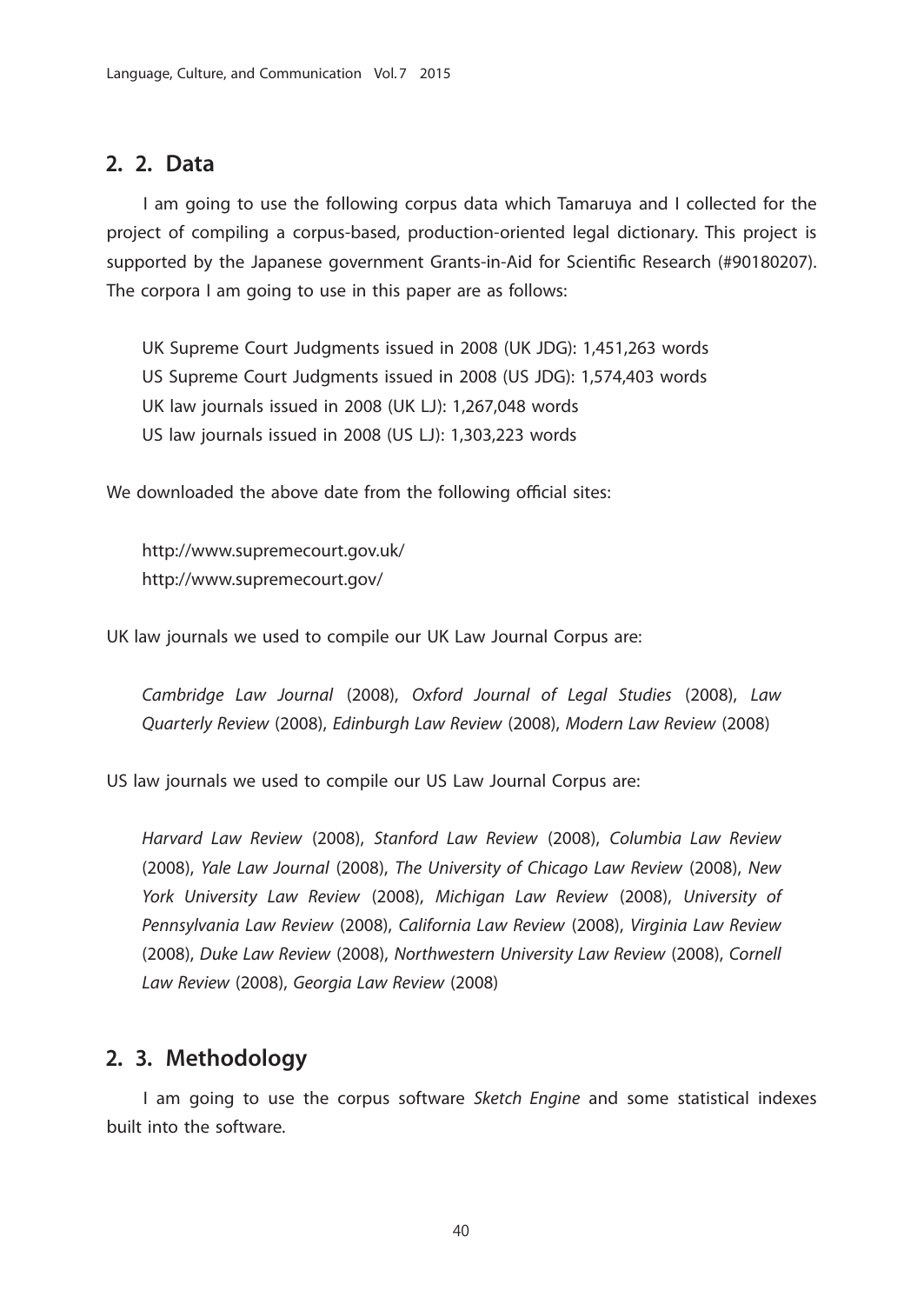# **3. Legal synonyms in conventional dictionaries**

## **3. 1. Thesauruses**

Synonyms are traditionally dealt with in a thesaurus<sup>1, 2)</sup>. A thesaurus is a collection of groups of different words having similar meanings. Many thesauruses have been published since 1805 when Peter Mark Roget first compiled an original form of the present day thesaurus, but almost all of them are basically edited on the same principle: grouping together the words that have similar meanings. They do not explain how the listed words in the same group are different from each other, nor show how they are actually used in the real world. Kipfer (2001: xiii) aptly explains what a thesaurus is for, in contrast with a dictionary as follows:

A dictionary will tell you many things about a word–spelling, pronunciation, meaning, and origins. You use a thesaurus when you have an idea but do not know or cannot remember, the word or phrase that expresses it best or when you want a more accurate or effective way of saying what you mean.

Below is an example entry of a legal term in a traditional thesaurus. Longman Synonym Dictionary (1979) lists 20 synonyms of verdict as follows:

**verdict**, *n*. decision, final decision, judgment, adjudication, Law. award, Sport. call; determination, resolution, settlement, arbitration, arbitrament; finding, conclusion, Law. opinion, ruling, Law. sentence, decree, edict, order, command.

These 20 synonyms are divided into three subsections where we can find semantically more coherent synonyms. On the other hand, Collins Thesaurus the Ultimate Wordfinder from A to Z (1995) lists seven synonyms of verdict, and arranges them in alphabetical order as follows:

**verdict** adjudication, conclusion, decision, finding, judgment, opinion, sentence

Although the number of synonyms and the way they are arranged are different in these two thesauruses, the approach is basically the same: showing a list of words or phrases of similar meaning. Yet, users cannot understand how these synonyms are used and how they should use these synonyms in legal discourse.

 Recent thesauruses are more user-friendly in that some of them show how the headword is used. Concise Oxford Thesaurus (2002) lists an example phrase or an example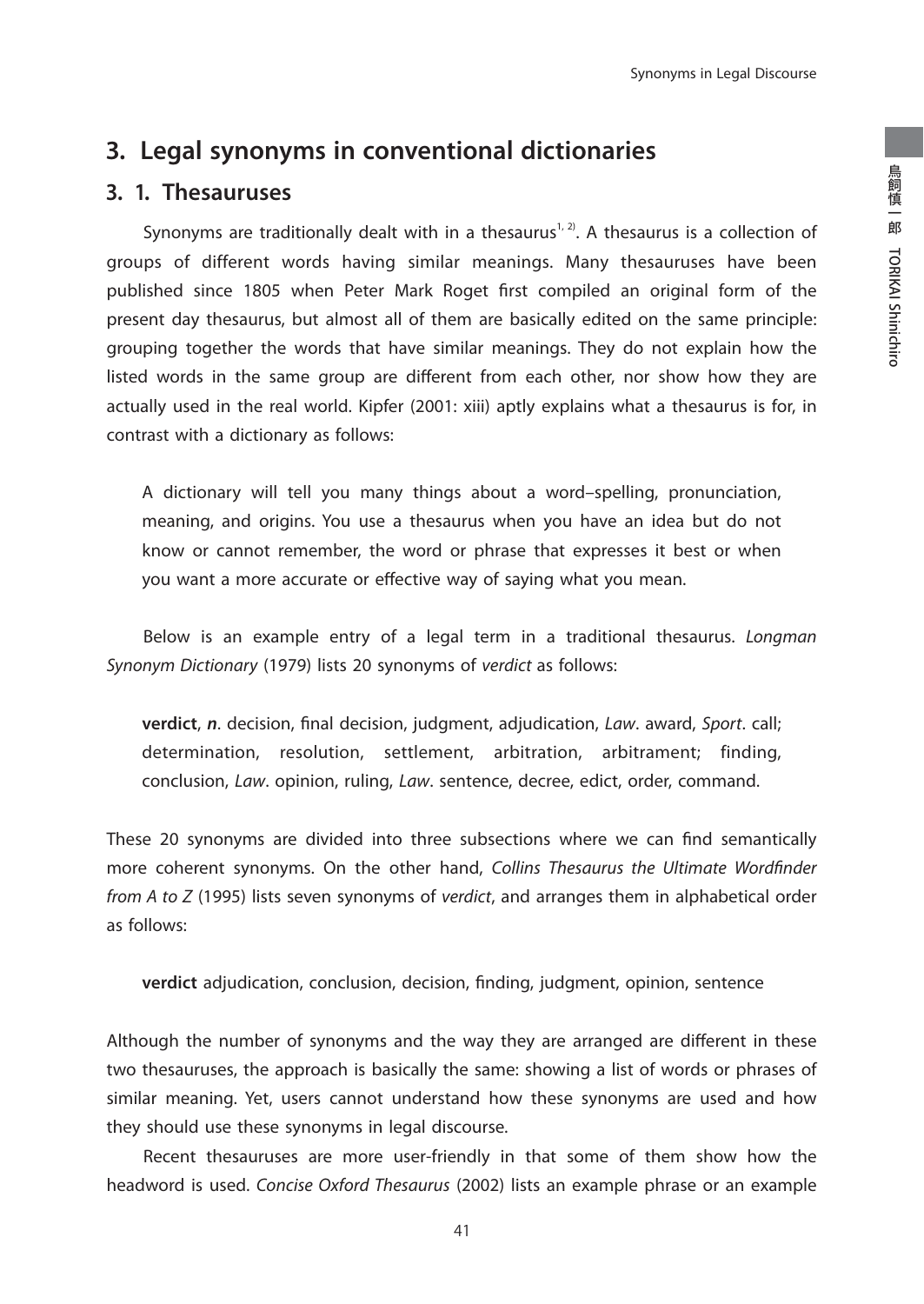sentence of some headwords. Oxford Thesaurus of English (2009) (hereafter OTE for short) attaches an example use for each sense of the headword taken from the Oxford English Corpus. The example use is shown in italics and the closest synonym in meaning is in bold. Let us see how the seven legal synonyms we are investigating are shown in the OTE below. Due to space limitinations, I will only list the group of the words used in the legal sense with which we are concerned.

**decision** NOUN 2 they're delighted with the judge's decision: **verdict**, finding, ruling, recommendation, judgement, pronouncement, adjudgement, adjudication, arbitration; sentence, decree, order, rule, injunction; findings, results; Law determination; N. Amer. resolve; rare arbitrament.

**decree** NOUN **2** the council succeeded in obtaining a court decree against him; **judgement**, verdict, adjudication, ruling, rule, resolution, arbitration, decision, conclusion; findings.

finding NOUN 2 (often findings) he appealed against the tribunal's findings: **conclusion**, result; **decision**, verdict, pronouncement, judgement, ruling, rule, decree, order, recommendation, resolution; Law determination; N. Amer. resolve.

**judgement** NOUN **2** a country-court judgement: **verdict**, decision, adjudication, ruling, pronouncement, decree, finding, conclusion, determination; sentence.

**ruling** NOUN the judge's ruling was slammed by medical experts and union leaders: **decision**, pronouncement, resolution, decree, determination, injunction; **judgement**, adjudication, finding, verdict; sentence.

**sentence** NOUN 1 Jones showed no emotion as the judge passed sentence: **judgement**, ruling, pronouncement, decision, determination, decree; verdict; punishment.

2. her husband is serving a three-year sentence for fraud: **prison term**, prison sentence, jail sentence, penal sentence; life sentence, suspended sentence; INFORMAL time, stretch, stint; BRIT. INFORMAL porridge; N Amer. informal rap; rhyming slang bird.

**verdict** NOUN the coroner recorded a verdict of death by misadventure: **judgement**, adjudication, adjudgement, decision, finding, ruling, resolution,

42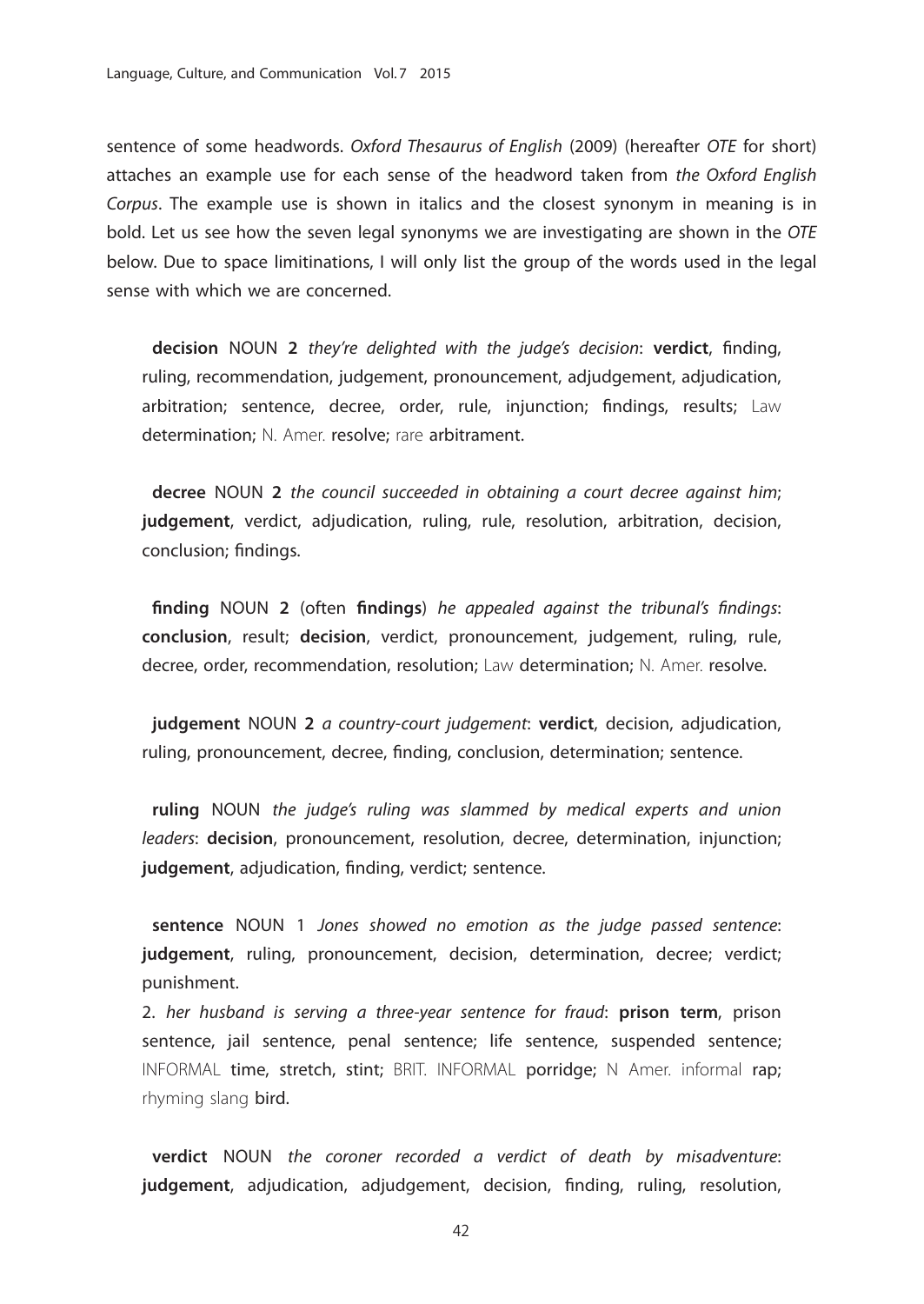pronouncement, decree, order, settlement, result, conclusion, opinion, prognosis, conviction, assumption, presumption; sentence, punishment; N. Amer. resolve; Law determination.

It is interesting to notice that the above seven synonyms (decision, decree, finding, judgement, ruling, sentence, verdict) repeatedly appear in the synonym set of the other six legal synonyms. Some of these legal synonyms are even closer to the headword than other synonyms in meaning: verdict is a core synonym of judgement, and judgement is a core synonym of verdict, decree and sentence; verdict is a core synonym of decision; decision is a core synonym of finding; decision and judgement are core synonyms of ruling. This heavily interconnected relationship among the seven synonyms can be illustrated as follows:

> sentence  $\uparrow$ verdict  $\Leftrightarrow$  judgement  $\downarrow$   $\downarrow$   $\downarrow$ decision  $\rightarrow$  ruling decree  $\overline{1}$ finding

The above chart indicates that the term judgement is the core of cores, but it is not clear how these seven synonyms are similar or different in use.

## **3. 2. General English dictionaries**

 General English dictionaries, both bilingual and monolingual, are useful to learn these legal synonyms. Many English dictionaries commonly list some synonyms beside the headword. Kenkyusha's New English-Japanese Dictionary (2002) lists some synonyms of judgment in parentheses as follows:

**judgment** /ʤʌ'ʤmənt/ n **1a** 判決 ; 審判 (cf. court order, decree 2, sentence, verdict)

The same dictionary explains in detail some well-known legal set phrases and set expression of verdict in Japanese as follows:

**verdict** /və́ːdɪkt | və́:-/ n. 1〖法律〗(小陪審の)評決、答申 (cf. jury<sup>1</sup>1): a ~ for the plaintiff 原告勝訴の評決 / a special ~ 特別評決⦅陪審が法の運用に疑義を生じ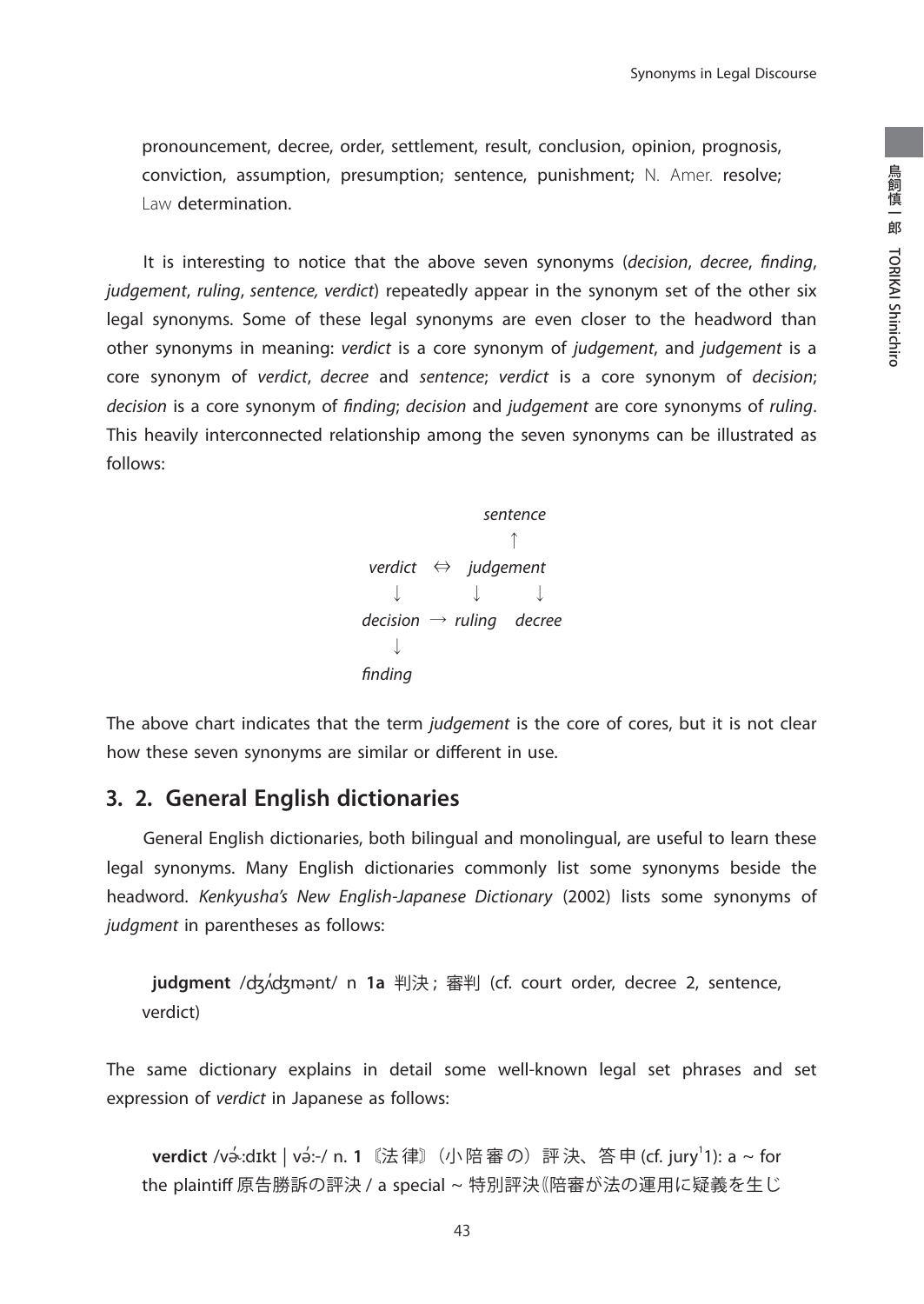た場合に事実の審理を止めて判決を裁判官に一任するもの;刑事事件では極めてま れ⦆/ ⇨ open verdict, partial verdict, privy verdict, sealed verdict / bring in [return, deliver, give] a ~ "guilty" ["not guilty"] 有罪〔無罪〕の評決を下す / The ~ was in. 評決が下された.

Collins COBUID Advanced Learner's English Dictionary (2006) lists two synonyms, i.e. verdict and ruling, beside the definition of judgment in legal use as follows:

 $\begin{array}{|l|l|} \hline 3 & A & \textbf{judgment} \\ \hline \end{array}$  is a decision made by a  $N-VAR$ judge of by a court of law.  $\Box$  The industry was = verdict, awaiting a judgment from the European Court. ruling

These additional descriptions function as a kind of cross-reference to the headword.

 One of the great assets of general English dictionaries is that they list example phrases and/or sentences to show how the headwords are used. Those example phrases and sentences used to be written by the dictionary writers, but are often criticized as being unauthentic and unnatural. The Collins COBUILD Series (Sinclair et al. 2006) are unprecedented in the sense that the example phrases and sentences are taken from their own corpus, the Bank of English. In order to provide further information to help users, many of the general English dictionaries published recently create a special corner where the users can find synonyms and collocations (Inoue & Akano 2013, Mayer et al. 2009, Konishi & Minamide et al. 2006).

 Let us see how these six legal synonyms are dealt with in general English dictionaries. The following are quotes from the Longman Dictionary of Contemporary English (2009) (hereafter LDOCE for short), a representative of general English dictionaries for ESL/EFL learners.

**decision 3** [U] the act of deciding something: The Court has the ultimate power of decision.

**decree** 2 a judgment in a court of law

finding 2 law a decision made by a judge or JURY

**judgement 3** LAW [C,U] an official decision given by a judge or a court of law: The company were fined £6 million, following a recent **court judgment**.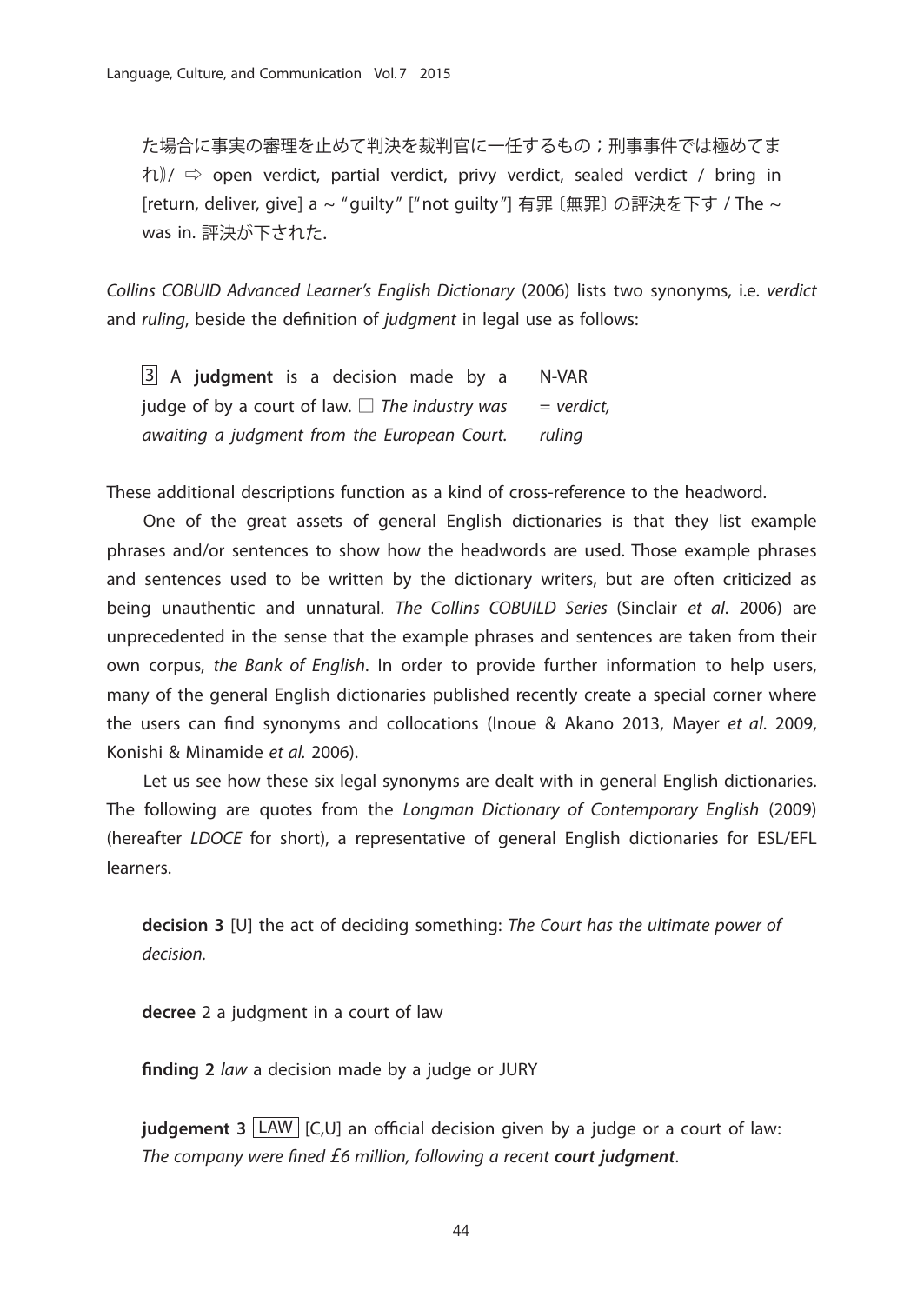**ruling** [C] an official decision, especially one by a court:  $[+on]$  the recent Supreme Court ruling on defendants' rights

**sentence 2** a punishment that a judge gives to someone who is guilty of a crime: She received an eight-year prison sentence. | He has just begun a life sentence for murder.

**verdict** n 1 an official decision made in a court of law, especially about whether someone is guilty of a crime or how a death happened: The verdict was 'not guilty'.

 The Kenkyusha Dictionary of English Collocation (electronic version) (2005) (hereafter KDEC for short) is the first full-scale collocation dictionary in Japan. The preface to the dictionary explains that all the example phrases and sentences were originally taken from the Kenkyusha English Corpus, and then they were rewritten by the native English-speaking writers. The following are the collocations of verdict listed in this dictionary (due to the space limitations in this paper, Japanese translations are omitted):

♦**accept** a verdict

**•accept** the verdict of the majority

♦The next day the verdict was **announced** in court.

♦**appeal** a verdict

♦**await** a verdict

♦The jury **brought in** a verdict of manslaughter against….

**•**The coroner **brought in** a verdict of death by suicide due to temporary insanity. **•bring in** a verdict of "not proven"

♦**carry out** a verdict

 $\blacklozenge$ The union **defied** [**ignored**] the verdict of the court and continued their strike.

♦**deliver** a verdict

♦The verdict of his teacher was **fulfi lled** by his future career.

♦The lawyers managed to **get** [**obtain**] a verdict "not guilty."

♦A verdict of £12,000 damages and costs was **given** against….

♦after the verdict was **handed down**

♦**hear** a verdict

♦**overturn** a verdict

♦**pass** a very unfavorable verdict on Carlyle

♦The prisoner shook nervously as the judge **pronounced** the verdict.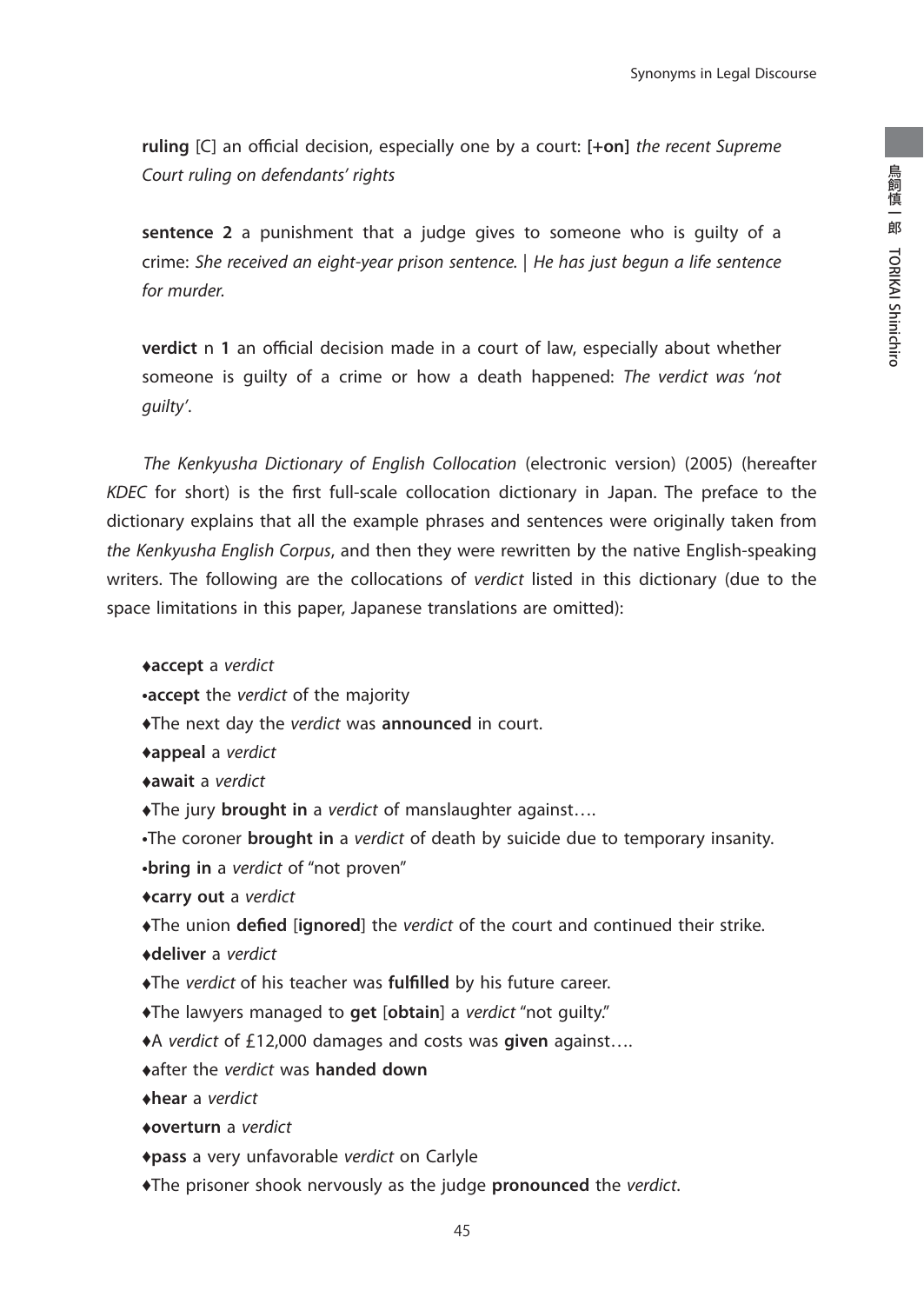♦**quash** a verdict ♦The jury has failed to **reach** a verdict. **•**Ladies and gentlemen of the jury, have you **reached** a verdict? ♦after the verdict was **read** ♦**reject** sb's verdict ◆return a *verdict* to the effect that... **•return** a verdict of "guilty" ♦Later critics **reversed** the verdict. ♦**set aside** a verdict ♦**sustain** a verdict ♦like a culprit **waiting** (**for**) the verdict **•waiting** (**for**) the verdict of time

This dictionary is quite helpful in finding the possible collocations used in general English discourse; however, important information about the headwords, such as frequencies of use, genres in legal English, regional distinctions, and historical backgrounds, are absent. We will closely compare the collocations of these legal synonyms in general English dictionaries and in legal discourse later.

 So far we have explored how legal technical terms are treated in general English dictionaries. General English dictionaries are edited to meet the demands and request of the general users who read and write general discourse, and do not assume that legal professionals are the primary audience. Consequently, they do not list enough legal technical terms, nor do they show enough about how such terms are used in legal discourse. This is why general English dictionaries are not satisfactory to the learners of legal English.

## **3. 3. Law dictionaries**

Law dictionaries are superb in precise and exhaustive definitions. Dictionary of Anglo-American Law (1991) lists 13,000 English legal terms and phrases, and explains them in Japanese. Black's Law Dictionary (2004) includes more than 24,500 legal terms and phrases, and also provides more than 2,000 example quotations from scholarly works. Let us see how the seven legal synonyms are described in Black's Law Dictionary.

**decision,** n. **1.** A judicial or agency determination after consideration of the facts and the law, esp., a ruling, order, or judgment pronounced by a court when considering or disposing of a case. See JUDGMENT (1); OPINION (1).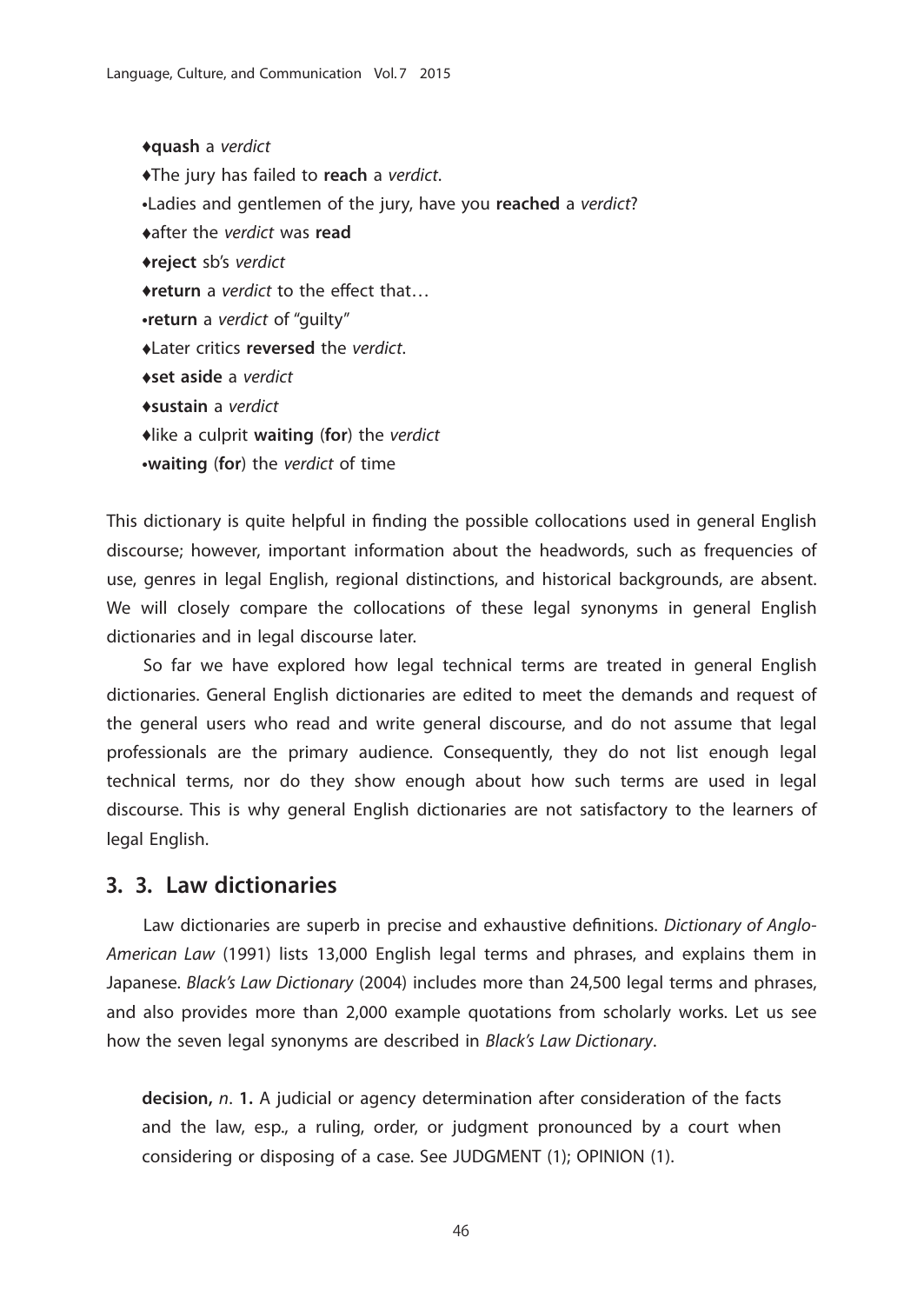Synonyms in Legal Discourse

**decree,** n. **1.** Traditionally, a judicial decision in a court of equity, admiralty, divorce, or probate – similar to a judgment of a court law <the judge's decree in favor of the will's beneficiary>. 2. A court's final judgment. 3. Any court order, but esp. one in a matrimonial case <divorce decree>. See JUDGMENT; ORDER (2); DECISION.

finding of fact. A determination by a judge, jury, or administrative agency of a fact supported by the evidence in the record, usu. presented at the trial or hearing <he agreed with the jury's finding of fact that the driver did not stop before proceeding into the intersection >.  $-$  Often shortened to finding. Cf. CONCLUSION OF FACT; CONCLUSION OF LAW.

**judgment.** 1. A court's final determination of the rights and obligations of the parties in a case.  $\bullet$  The term *judgment* includes an equitable decree and any order from which an appeal lies. … Cf. RULING (1); OPINION (1).

**ruling,** n. **1.** The outcome of a court's decision either on some point of law or on the case as a whole. … Cf. JUDGMENT (1); OPINION (1).

sentence, *n*. The judgment that a court formally pronounces after finding a criminal defendant guilty; the punishment imposed on a criminal wrongdoer <a sentence of 20 years in prison>.

**verdict. 1.** A jury's finding or decision on the factual issues of a case.

Garner's Dictionary of Legal Usage (2011) explains how these seven legal synonyms are different in legal use as follows:

**decree; judgment.** Traditionally, judicial decisions are termed decrees in courts of equity, admiralty, divorce, and probate; they are termed judgments in courts of law. ...

Nevertheless, in modern usage *decree* is broad enough to refer to any court order, whether or not the relief granted or denied is equitable in nature. … See **judgment (c).**

**decision; opinion; judgment.** Technically, in the U.S., judges are said to write opinions to justify their decisions or judgments; they do not write decision or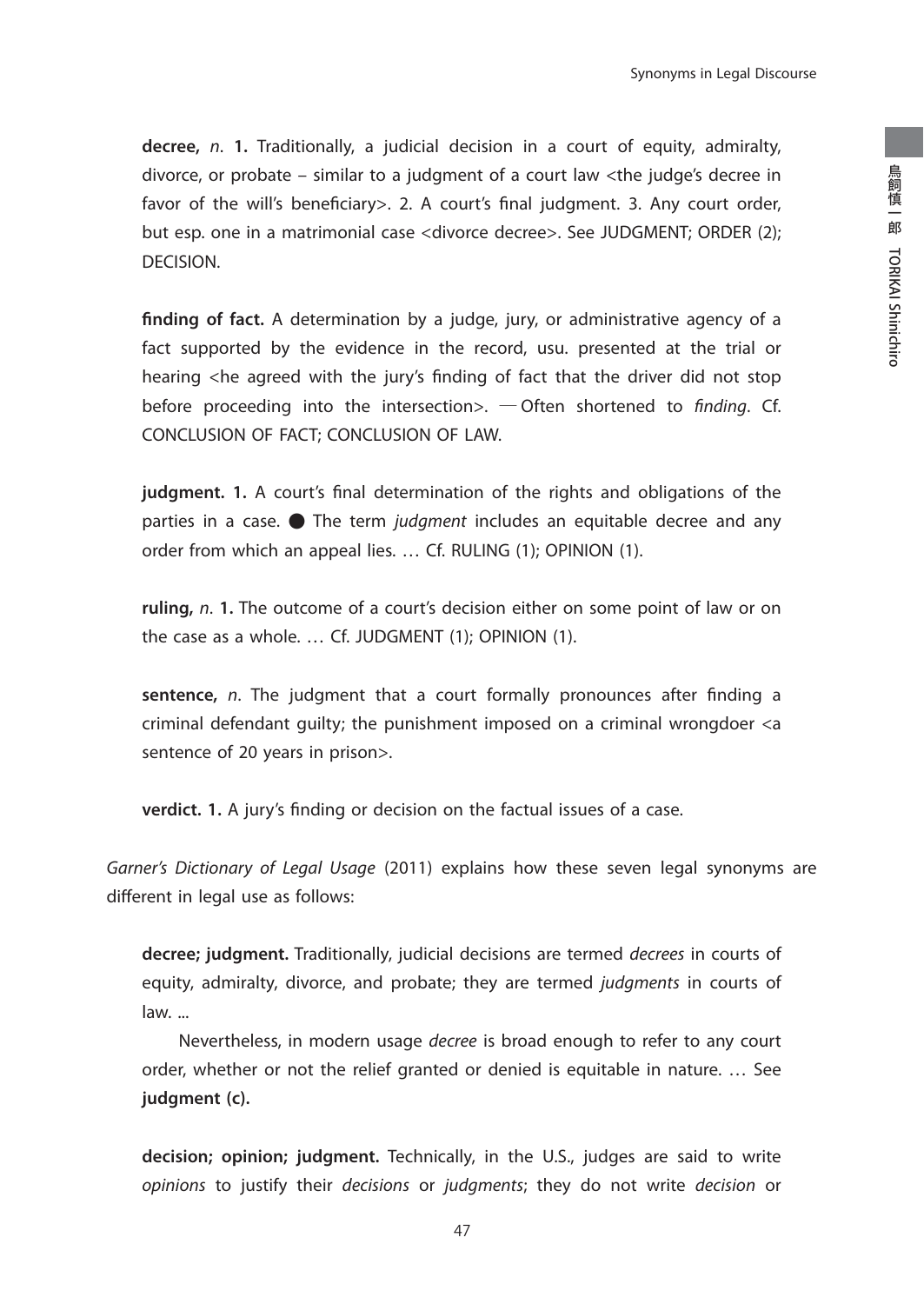judgments. … See JUDGMENTS, APPELLATE-COURT & **opinion**. Cf. **speech**.

**finding; holding.** A court properly makes findings of fact and holdings or conclusions of law. …

In appellate courts, properly, only holdings are affirmed, whereas factual findings are disturbed only when clearly erroneous, against the great weight of the evidence, etc., depending on the standard of review. Generally, it is not correct for an appellate court to say that it affirms a finding of fact.

Nor should the verb find be used when the court rules on a point of law....

**judgment. A. Spelling.** Judgment is the preferred form in AmE and seems to be preferred in British legal texts, even as far back as the 19th century. Judgement is prevalent in British nonlegal texts, and was thought by H. W. Fowler to be the better form; Glanville Williams states that, in BrE, "judgement should really be the preferred spelling." Learning the Law 153 (11th ed. 1982). Not in AmE.

**B. AmE & BrE Senses.** In AmE, a judgment is the final decisive act of a court in defining the rights of the parties. It "includes a decree and any order from which an appeal lies." Fed. R. Civ. P. 54(a).

In BrE, judgment is commonly used in the sense in which judicial opinion is used in AmE: "The facts of this case, which are fully stated in the judgment of Lord Hanworth M. R., were briefly as follows." Payne v. Cardiff Rural Dist. Council, [1932] 1 K.B. 241, 241. Continental legal systems likewise use judgment in this way.

See JUDGMENTS, APPELLATE-COURT, **decision** & **opinion**.

**C. And** *decree*. Though *decree* is traditionally the term for a final disposition in equity, the term judgment applies, in most American states, to the final disposition made by a court in an equitable as well as in a legal proceeding. See Restatement of Judgments, Intro. at 3(1942). See **decree**.

 **D. Court judgment.** This phrase is a REDUNDANCY, though perhaps an understandable one when the likely readers are nonlawyers. For example, the title of the following book might have miscued general readers if the word court had been removed: Gine G. Scott et at., Collect Your Court Judgment (1991).

 **E. And verdict.** See **verdict (D)**.

**ruling.** A ruling is the outcome of a court's decision either on some point of law (such as the admissibility of evidence) or on the case as a whole. The word is not synonymous with opinion, as here wrongly suggested: "The district court…issued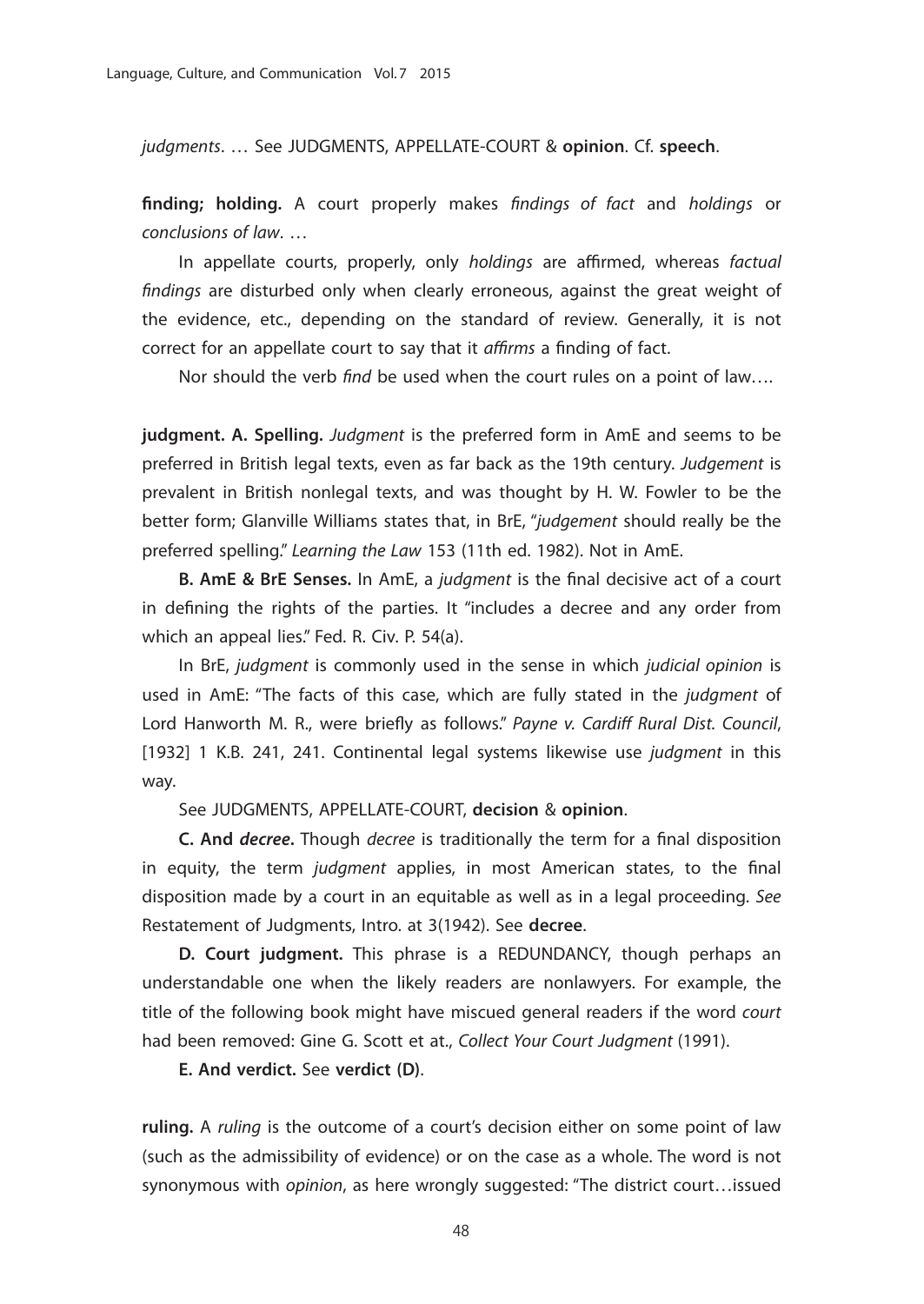Synonyms in Legal Discourse

a thoughtful 159-page ruling [read opinion] that discusses in meticulous detail all aspects of the testing as well as each claim in Cooper's petition." Cooper v. Brown, 565 F.3d 581, 639 (9th Cir.2009). See JUDGMENTS, APPELLATE-COURT. Cf. **opinion.** 

**verdict. A. Etymology.** Voir dire is etymologically equivalent to verdict, having passed into English through French. Verdict came through Anglo-Norman (verdit) but was refashioned after the medieval Latin vere dictum or verdicum, itself based on the French verdict. See **voir dire.**

 **B. Who Hands Down.** Juries, not judges, hand down verdicts (both civil and criminal). Strictly, verdicts are returned by juries, although we have the lay colloquialisms to pass a verdict on and to give a verdict on. Cf. **sentence.**

 **C***. Verdict* **for** *vote.* The jury collectively renders a verdict; individual jurors tender votes, not verdicts…

 **D.** *Verdict* **for** *judgment.* In journalistic references to appellate-court judgments, this error is frequent…

## **3. 4. Linguistic researches on synonyms**

 Synonyms have been investigated by many linguists and teachers of English for many years. However, more studies on synonyms are becoming corpus-based in today's world. Yamazaki (1998) analyzed how respect, esteem and regard were used differently based on the COBUILD Direct, and compared the descriptions of these three verbs in the five popular learner's English-Japanese dictionaries. Yagi & Umesaki (1998) argued two different verbs, *injure/injury* and *wound*, from the viewpoint of intentionality and synonymy. Otani (1998) studied six confusing synonymous verbs, defend, guard, protect, safeguard, shield, shelter and tried to explain how they are different. Kita (1999) compares appear with look, and discussed the possibility that these two verbs are complementarily distributed. Inoue (2001) examined how happen and take place are used from three different perspectives by using the COBUILD Direct. Shimada (2003) advocated that synonym descriptions in English-Japanese dictionaries be improved by using corpus findings. Ishikawa (2004) attempted a corpus-based approach to explain how sorrow, grief and sadness are different. Nishina (2008) tried to find possible synonyms of recession by using parallel corpora. Inoue (2010) investigates nouns and verbs that *quiet* and silent collocate with based on the Bank of English. Umesaki (2013) studied how synonymous words investigate, examine, explore, and analyse/analyze are different by using the BNC and the ukWaC .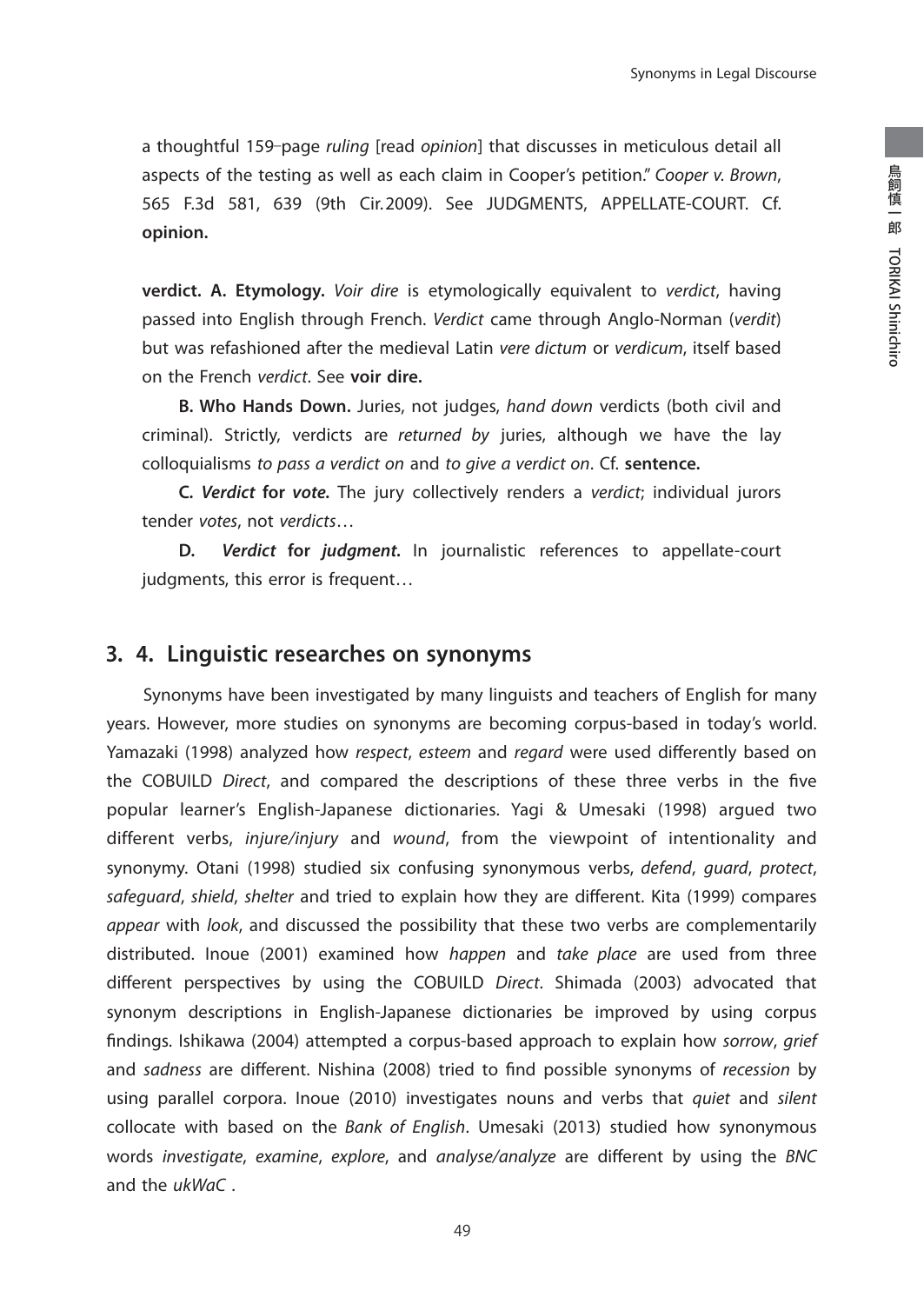## **3. 5. Summary**

 We have examined how legal technical terms are dealt with in thesauruses, general English dictionaries, and law dictionaries. We can summarize the strengths and weaknesses of each group as follows:

Thesauruses are strong at showing a great number of synonyms at one time, but generally weak at explaining how they are different and how they are actually used in legal discourse.

General English dictionaries are strong at giving comprehensive information on the headword, and particularly good at showing the example use of the headwords, but weak at giving professional explanation of the legal terms and practical information on how to use them in legal discourse.

Law dictionaries are strong at giving professional definitions of the legal technical terms and phrases, but weak at demonstrating how they are actually used in legal discourse.

 Our corpus-based, production-oriented legal English dictionary should be the one that makes up for those weaknesses of thesauruses, general English dictionaries and law dictionaries.

# **4. Proposal** ― **a corpus-based, production-oriented legal English dictionary for non-native, English-speaking students of law**

 We have looked over thesauruses, general English dictionaries, and law dictionaries, and discussed briefly their strengths and weaknesses. Based on the discussion we have had, I propose a new type of corpus-based, production-oriented legal English dictionary as a conclusion to this paper. The discussion so far tells us that in order to make the new legal English dictionary innovatively useful, the information of the frequency and collocation about headwords is indispensable.

## **4. 1. Frequencies of the seven legal synonyms**

 First, I would like to investigate how the seven legal synonyms we have been focusing at are actually used in legal discourse. The following Table 1 and Figure 1 show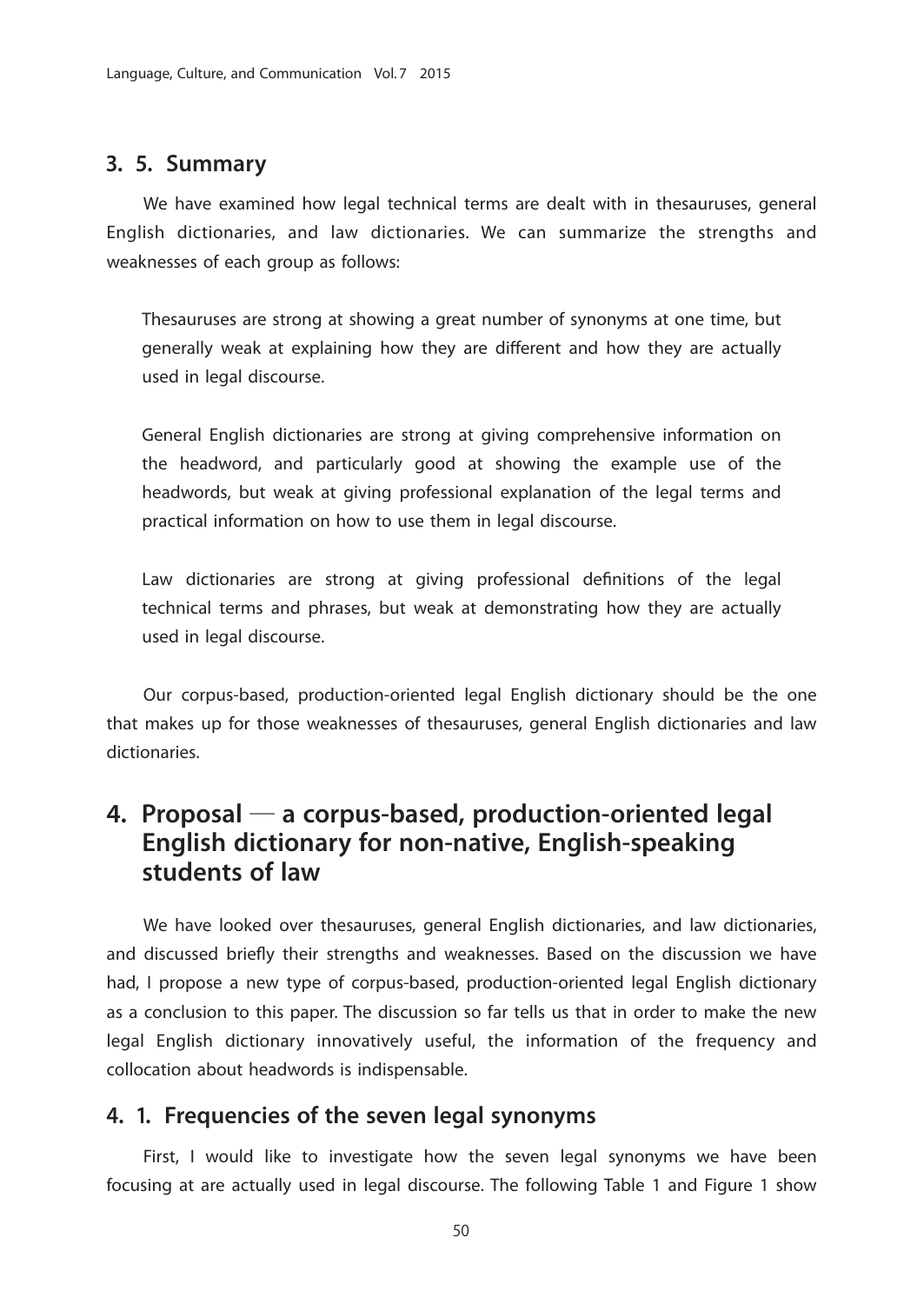how frequently these seven legal terms are actually used in our four legal corpora.

|          | <b>UK JDG</b> | UK LJ  | US JDG | US LJ  | Total  |
|----------|---------------|--------|--------|--------|--------|
| decision | 1509.0        | 1081.3 | 1064.5 | 1313.7 | 4968.5 |
| decree   | 2.1           | 10.3   | 69.2   | 29.2   | 110.8  |
| finding  | 178.5         | 129.4  | 164.1  | 172.6  | 644.6  |
| judgment | 856.5         | 491.3  | 892.4  | 570.9  | 2811.1 |
| ruling   | 55.1          | 43.4   | 74.3   | 248.6  | 421.4  |
| sentence | 576.7         | 86.0   | 388.7  | 144.3  | 1195.7 |
| verdict  | 15.2          | 7.9    | 92.1   | 110.5  | 225.7  |

**Table 1 Frequencies of seven Legal Terms in our Legal Corpora per million**



**Figure 1 Frequencies of the seven legal synonyms per million**

 Table 1 and Figure 1 present a lot of important information that traditional thesauruses and dictionaries fail to provide concerning these seven legal synonyms. The first is their frequency differences. The most frequent term is *decision* appearing 4968.5 times per million running words, and the least frequent term is decree occurring 110.8 times per million in our four legal corpora. The disparity is about 45 times. Thus, it is clear that those seven legal synonyms are not equally used in number in legal discourse. The second is the regional difference. Table 1 shows that *decision*, finding, judgment and sentence are almost evenly used in the United States and the United Kingdom. Meanwhile, Table 2 shows more clearly *decree, ruling* and verdict are predominantly used in the US.

51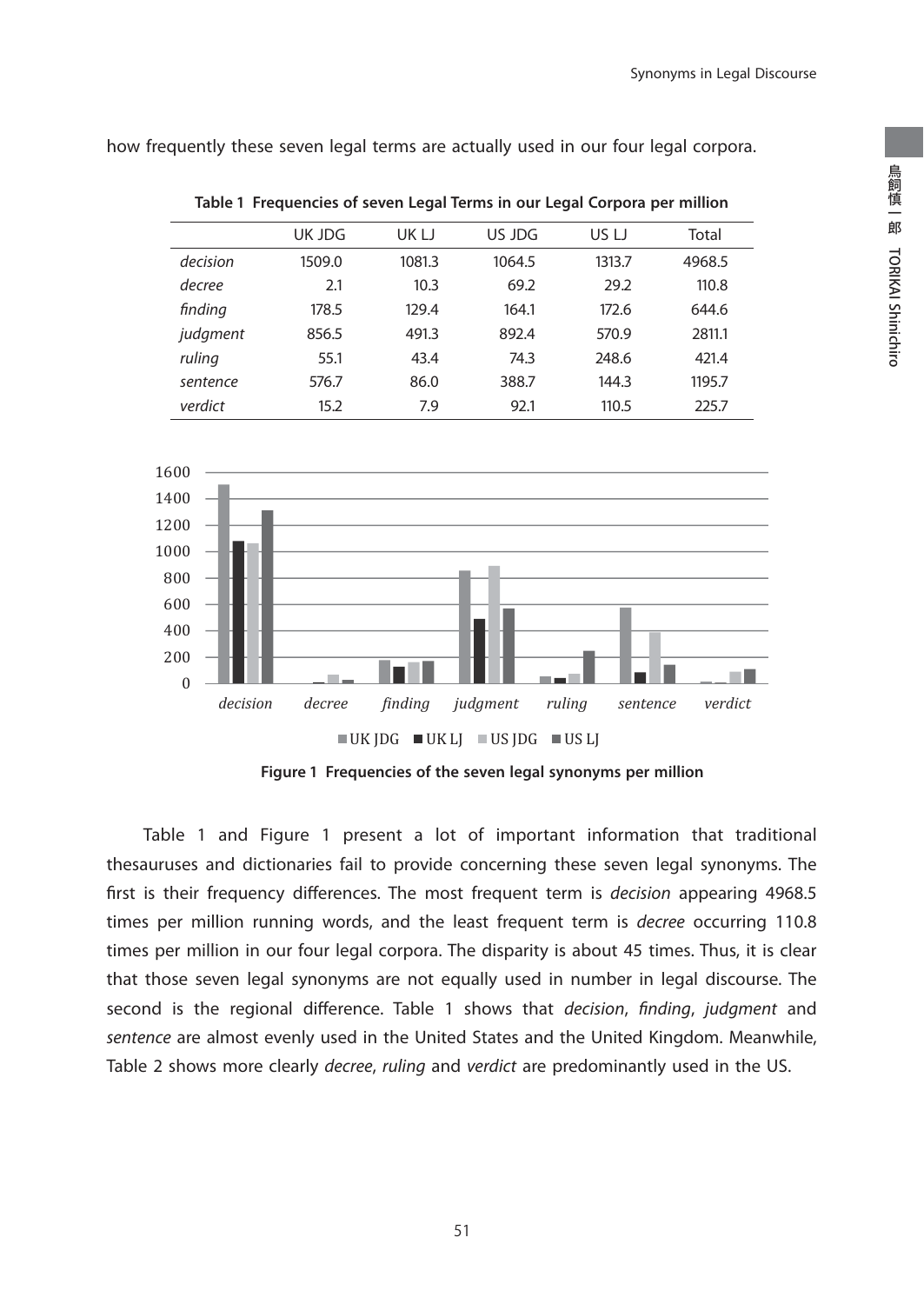| decree  | (US: 98.4 vs UK: 12.4)  |
|---------|-------------------------|
| ruling  | (US: 322.9 vs UK: 98.5) |
| verdict | (US: 202.6 vs UK: 23.1) |

**Table 2 Frequencies of** *decree, ruling* **and** *verdict* **per million (regions)**

This result indicates that some legal terms are regionally imbalanced with regard to usage. The third is the genre difference. Table 3 below illustrates that judgment and sentence are more frequently used in the Judgments in both countries. Therefore, it is clear that these two terms are more favored in the genre of courts' judgments than in law journals. The way ruling is used in legal discourse is somewhat more complicated. It is popular in US law journals, but not in UK Judgments, in UK law journals, or in US Judgments. It seems that both regional and genre factors are involved in determining the frequency of ruling in legal discourse.

**Table 3 Frequencies of** *judgment, sentence* **and** *ruling* **per million (genres)**

| judgment | (JDG: 1748.9 vs LJ: 1062.2)      |
|----------|----------------------------------|
| sentence | (JDG: 965.4 vs LJ: 230.3)        |
| ruling   | (USLJ: 248.6 vs the rest: 172.8) |

 In sum, the frequencies of these seven legal synonyms are diverse in legal discourse. Thus, it is self-evident that in order to help law students understand these seven legal synonyms correctly and to become able to use them properly in legal discourse, it is necessary to include regional and genre factors as key perspectives in legal English dictionaries.

## **4. 2. Collocations**

 It is often said that words are not used alone, they are used together with other words (Firth 1957, Hori et al. 2009, Hori 2009). This is why general English dictionaries provide more information about collocations these days. The following shows how the word verdict collocates with other words in LDOCE.

#### **COLLOCATIONS**

#### **VERBS**

**reach/arrive at a verdict** (=agree on a decision) The jury failed to reach a verdict. **return/give/announce/deliver a verdict** (=officially say what a verdict is) The inquest jury returned a verdict of 'unlawful killing'.

**consider your verdict** (=think about what it should be) The jury retired to consider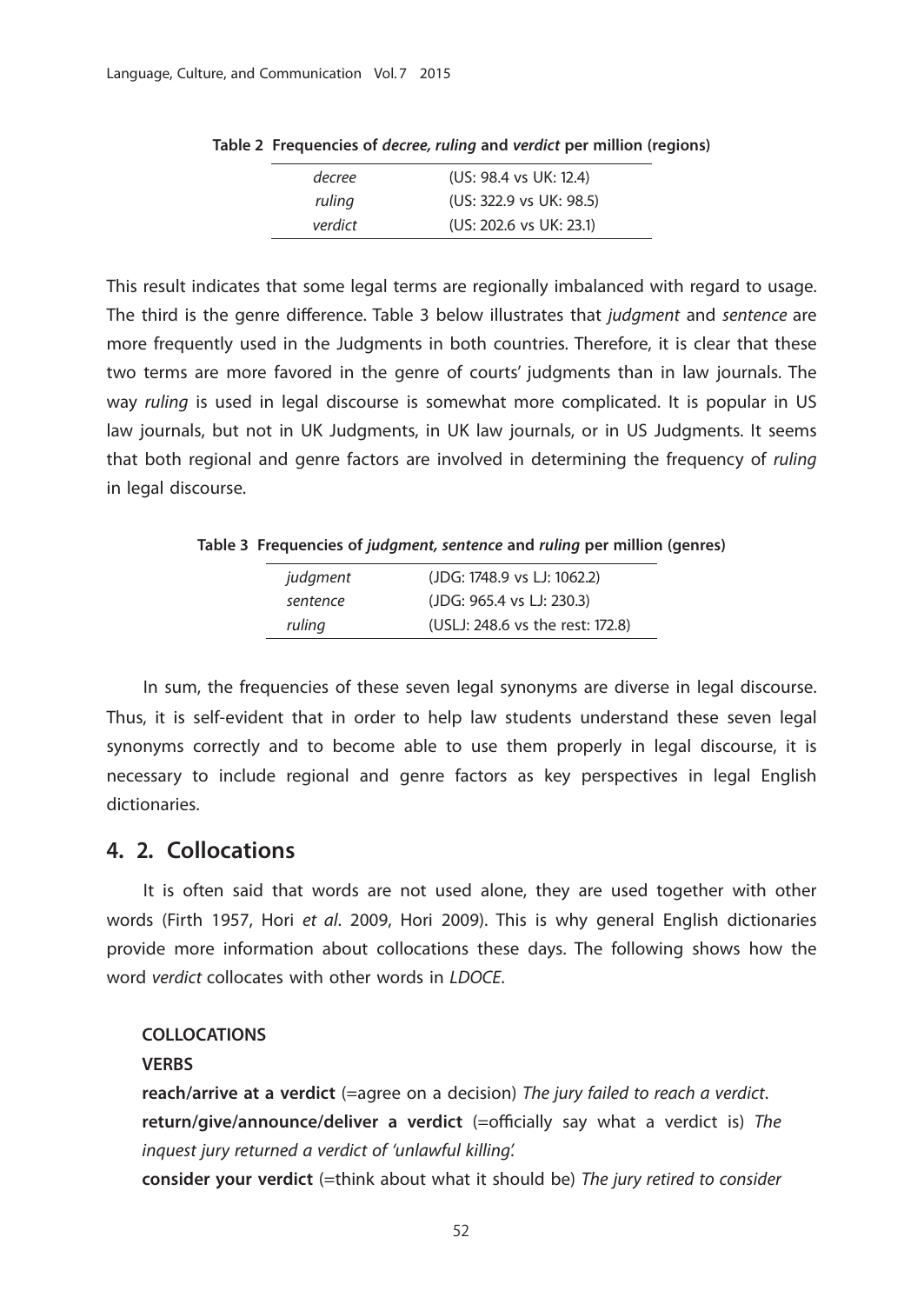#### their verdict.

#### **ADJECTIVES/NOUN + verdict**

**a unanimous verdict** (=when the whole jury agrees) The jury found him guilty by a unanimous verdict.

**a majority verdict** BrE (=when most of the jury agrees)| **a guilty/not guilty verdict** an open verdict *BrE* (= stating that the facts about someone's death are not known)

#### **PHRASES**

#### **a verdict of guilty/not guilty**

The above list looks rather exhaustive and explains typical collocations of verdict. However, you may wonder if the term verdict is used in legal discourse in the same way as general English dictionaries explain. In order to find the answer to this question, I investigated how verdict is actually used in our four legal corpora. The reasons I chose verdict for my sample investigation are twofold: (a) the way this term is used in the UK and in the US are different quantitatively and qualitatively, so that we may be able to find some interesting regional and genre discrepancies in the use of this term in the UK and in the US legal discourse; and (b) although the term verdict is basically a legal term, this term is rather well illustrated in general English dictionaries, so we may expect some interesting difference between the way this term is explained in general English dictionaries and the way this term is actually used in legal discourse.

Table 4 shows the words that occur within five words to the right and the left of verdict in our four legal corpora. (Hereafter all the frequencies are not normalized.)

| Table 4              |    |             |                      |    |           |                      |    |           |                      |    |           |
|----------------------|----|-------------|----------------------|----|-----------|----------------------|----|-----------|----------------------|----|-----------|
| <b>USLJ</b>          |    |             | <b>USJDG</b>         |    |           | <b>UKJDG</b>         |    |           | <b>UKLJ</b>          |    |           |
| corpus size          |    | 1,303,223   | corpus size          |    | 1,574,403 | corpus size          |    | 1,451,263 | corpus size          |    | 1,267,048 |
| frequency of verdict |    | 144         | frequency of verdict |    | 145       | frequency of verdict |    | 22        | frequency of verdict |    | 10        |
|                      | No | logDice     |                      | No | logDice   |                      | No | logDice   |                      | No | logDice   |
| unanimous            | 22 | 11.913 jury |                      | 54 | 11.131    | narrative            | 2  | 10.752    | unmotivated          |    | 11.541    |
| jury                 | 40 | 11.570      | acquittal            | 10 | 10.715    | coroner              | 2  | 10.574    | untutored            |    | 11.300    |
| attaches             | 7  | 10.415      | reach                | 17 | 10.653    | convicting           |    | 10.415    | abandoning           |    | 11.193    |
| reach                | 10 | 10.177      | returned             |    | 10.222    | culminate            |    | 10.415    | reporter             |    | 11.193    |
| legitimacy           | 10 | 10.157      | quilty               | 10 | 10.046    | jury                 | 9  | 10.382    | forwarded            |    | 11.193    |
| quilty               | 7  | 9.593       | counts               | 8  | 9.840     | criticising          |    | 10.300    | idiosyncratic        |    | 11.093    |
| requiring            | 7  | 9.504       | <b>NGI</b>           | 4  | 9.516     | acquittal            | 2  | 10.093    | Guilty               |    | 11.000    |
| reaching             | 4  | 9.476       | confidence           | 4  | 9.461     | inaccurate           |    | 10.093    | punishments          |    | 10.830    |
| rendered             | 4  | 9.438       | breach-of-contract   | 3  | 9.290     | routinely            |    | 9.956     | jurors               |    | 10.476    |
| agree                | 5  | 9.403       | presently            | 3  | 9.245     | suspects             |    | 9.913     | aspirations          |    | 10.476    |
| correct              | 5  | 9.240       | inconsistent         | 5  | 9.240     | Fusilier             | 1  | 9.574     | generating           |    | 10.356    |
| jurors               | 4  | 9.238       | grounded             | 3  | 9.184     | Gentle               | 1  | 9.476     | homicide             |    | 10.356    |
| ultimate             | 4  | 9.232       | inability            | 3  | 9.101     | demand               |    | 9.445     | Anglo-American       |    | 10.142    |
| trial                | 9  |             | 9.184 devices        | 3  | 9.061     | cast                 |    | 9.445     | culpable             |    | 10.142    |

**Table 4**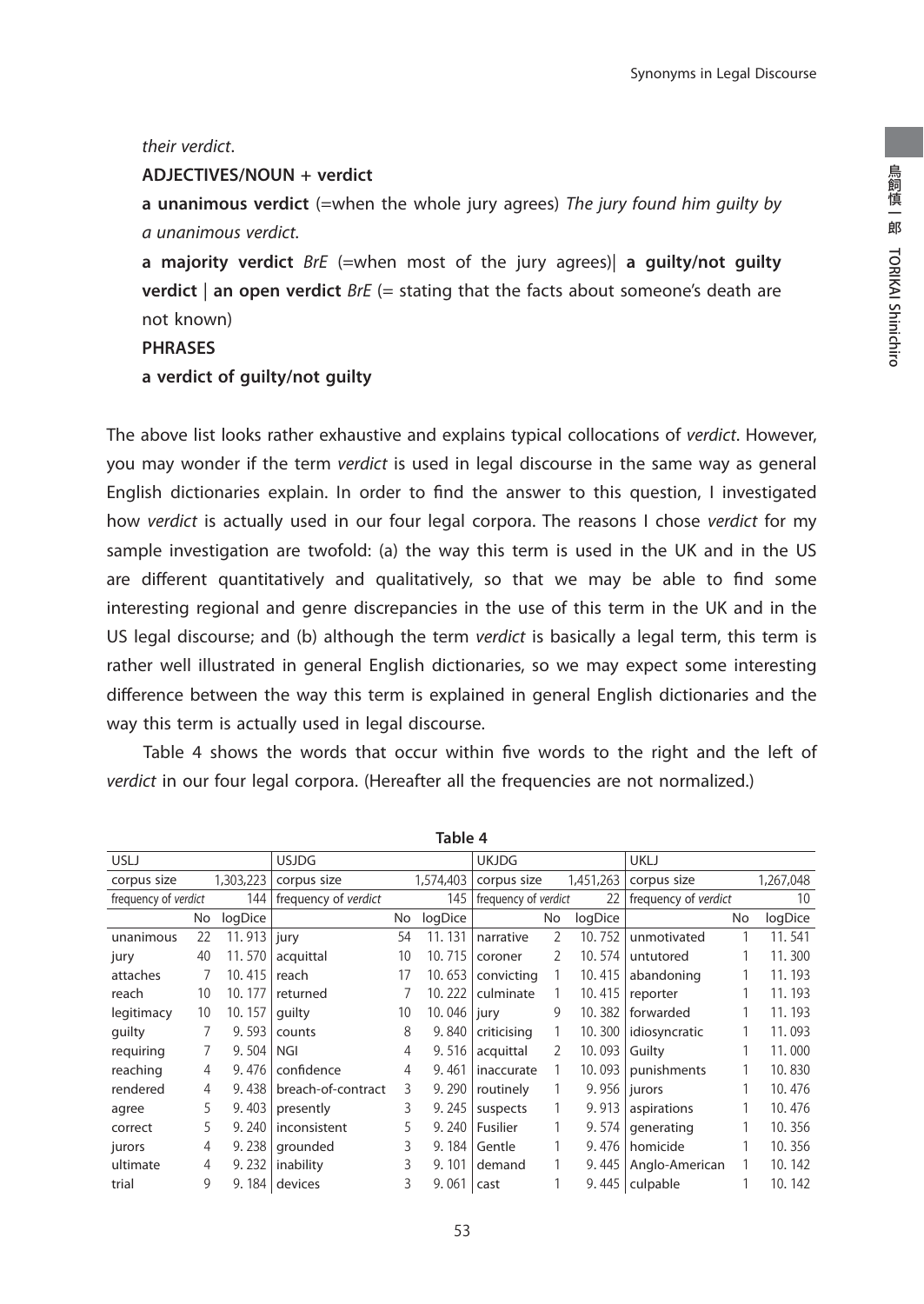| arrive        | 3  | 9.184 | return    | 4  | 8.989 | inquest    | 1 | 9.300 | 0.111        |   | 9.830 |
|---------------|----|-------|-----------|----|-------|------------|---|-------|--------------|---|-------|
| deliberation  | 3  | 9.015 | undermine | 3  | 8.934 | returned   | 2 | 9.046 | returned     |   | 9.791 |
| toward        | 5  | 8.943 | failure   | 6  | 8.854 | setting    | 1 | 8.978 | reasoned     |   | 9.791 |
| deliberations | 3  | 8.927 | Powell    | 3  | 8.765 | frequently | 1 | 8.956 | jury         | 2 | 9.508 |
| criminal      | 16 | 8.805 | special   | 5  | 8.764 | disorder   |   | 8.771 | prosecutions |   | 9.445 |
| preference    | 3  | 8.804 | failed    | 5  | 8.729 | afforded   | 1 | 8.715 | post         |   | 9.193 |
| juries        | 3  | 8.696 | million   | 3  | 8.574 | aside      | 1 | 8.461 | rape         |   | 9.069 |
| bring         | 3  | 8.466 | verdict   | 3  | 8.487 | quilty     | 2 | 8.117 | permissible  |   | 9.069 |
| resulting     | 3  | 8.466 | reversed  | 3  | 8.400 | valid      |   | 8.105 | ex           |   | 8.913 |
| legitimate    | 3  | 8.410 | alone     | 3  | 8.371 | shows      |   | 8.093 | principled   |   | 8.541 |
| you           | 3  | 8.395 | control   | 4  | 8.321 | delivered  |   | 8.000 | mechanisms   |   | 8.524 |
| required      | 5  | 8.165 | challenge | 4  | 8.282 | lack       |   | 7.967 | lay          |   | 8.508 |
| based         | 6  | 8.146 | \$        | 5  | 8.237 | covered    |   | 7.881 | fully        |   | 7.850 |
| judge         | 4  | 7.793 | After     | 3  | 8.180 | essential  | 1 | 7.752 | produce      |   | 7.840 |
| requirement   | 4  | 7.726 | murder    | 3  | 8.126 | greater    |   | 7.678 | capable      |   | 7.771 |
| before        | 4  | 7.514 | 50        | 3  | 7.985 | count      | 1 | 7.492 | charge       |   | 7.724 |
| being         | 3  | 7.435 | appeal    | 4  | 7.939 | left       |   | 7.252 | legitimate   |   | 7.335 |
| result        | 4  | 7.415 | fraud     | 3  | 7.830 | justified  | 1 | 7.167 | end          |   | 7.186 |
| order         | 3  | 7.199 | upon      | 5  | 7.382 | secure     |   | 7.161 | Yet          |   | 7.034 |
| must          | 5  | 7.132 | on        | 29 | 7.262 | charge     |   | 7.130 | trial        |   | 6.983 |
| individual    | 3  | 7.056 | after     | 4  | 7.193 | days       |   | 6.956 | whose        |   | 6.961 |

#### **4. 2. 1.** Unanimous verdict

LDOCE lists unanimous verdict on top under the **ADJECTIVES/NOUNS + verdict** category of **COLLOCATIONS**. In our four legal corpora unanimous appears with verdict(s) 23 times in the US LJ corpus and twice in the US JDG. Table 5 shows how unanimous collocates with verdict in the US LJ.

| Table 5 Collocations of unanimous verdict |               |
|-------------------------------------------|---------------|
| unanimous verdict(s)                      |               |
| unanimous jury verdict(s)                 | 6             |
| unanimous criminal verdict(s)             | $\mathcal{P}$ |
| unanimous criminal jury verdict           | 3             |
| criminal jury verdicts be unanimous       |               |

criminal verdicts be unanimous 1 correct verdict was a unanimous one 1

# Unanimous verdict shown in LDOCE occurs nine times out of 23 in the US LJ, but the remaining 14 examples shown above are used either with other adjectives before verdict or used as a predicative adjective. This corpus finding suggests that a simple collocation of unanimous verdict is not the only possibility that unanimous collocates with verdict.

#### **4. 2. 2.** *Guilty verdict, not guilty verdict, open verdict,* **and** *majority verdic*t

In addition to unanimous verdict, LDOCE lists the above four collocations. Guilty verdict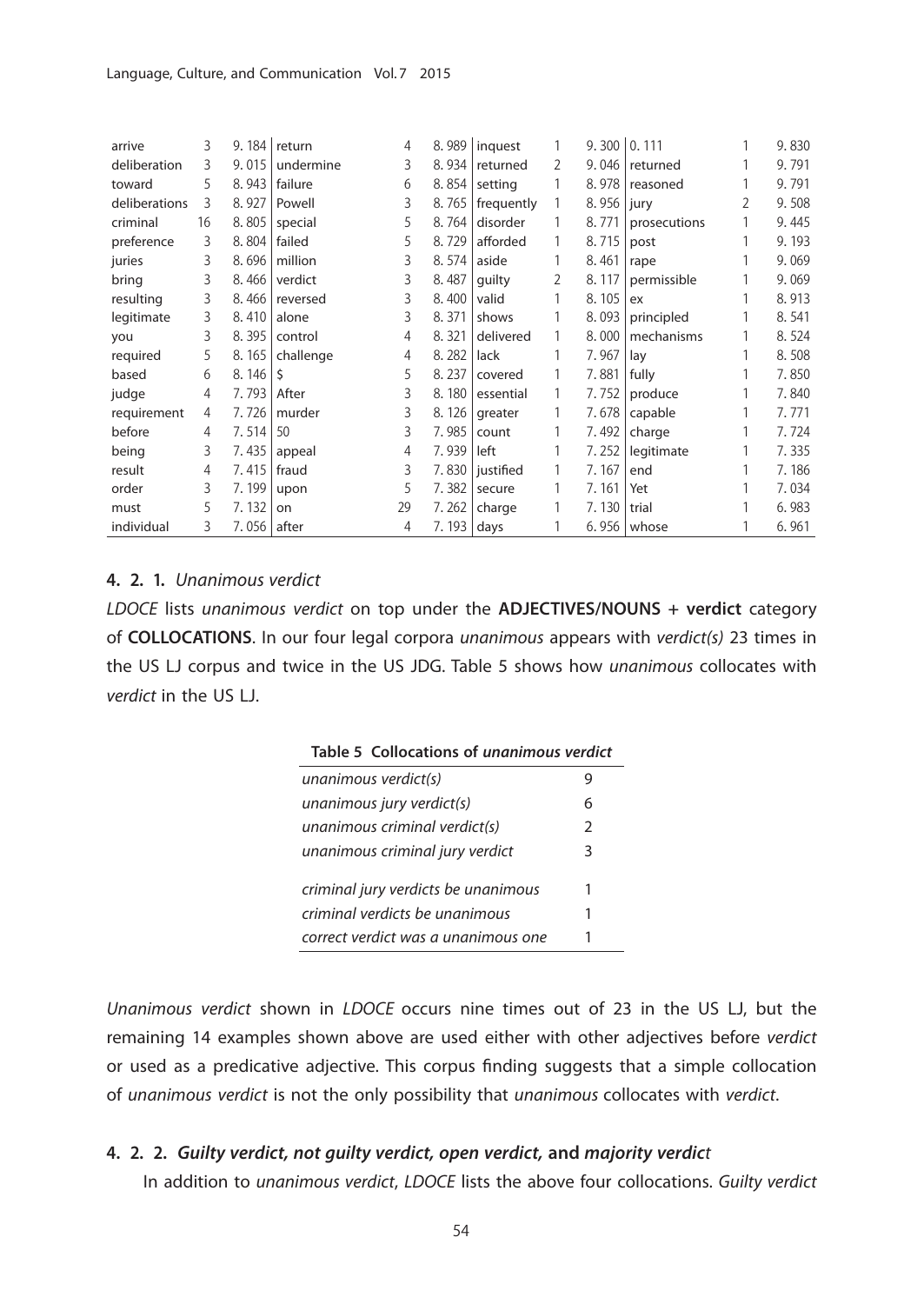occurs 17 times in total in our four legal corpora: 6 (US LJ), 9 (US JDG), 1 (UK LJ), 1 (UK JDG). Not guilty verdict occurs only three times in the US JDG. The following two examples are the related examples of *verdict of not-quilty*, but they are used in more complicated structures in legal discourse.

only *a verdict of quilty or not-quilty satisfies the instruction* (US LJ)

Nor, I think, would *a verdict against B of not guilty of murder*, (UK JDG)

Open verdict does not occur, and majority verdict only occurs once in the form of a simplemajority verdict in the US LJ.

### **4. 2. 3. Collocations not found in a general English dictionary**

 The following collocations are rather frequent in legal discourse, but are not found in general English dictionaries or law dictionaries.

## jury verdict

 This collocation occurs 19 times in the US LJ, 24 times in the US JDG, and zero times in the UK LJ and in the UK JDG. In some examples jury verdict is premodified by some nouns and adjectives, and in some examples it is postmodified by a prepositional phrase.

The \$50 million adverse jury verdict had been entered before the election (US JDG)

The earliest record of a unanimous jury verdict dates back to 1367. (US LJ)

both consecutive and concurrent sentences are authorized after only a jury verdict of guilt (US JDG)

## jury's verdict

 Jury's verdict appears in the US LJ four times, in the US JDG 16 times, in the UK LJ zero times, and in the UK JDG seven times. Similarly to the case of jury verdict, jury's verdict is often modified by an adjective, a noun or a prepositional phrase in legal discourse as shown below:

The jury's verdict shows that they accepted the case for the prosecution (UK JDG)

the jury's not-guilty verdict on the fraud counts (US JDG)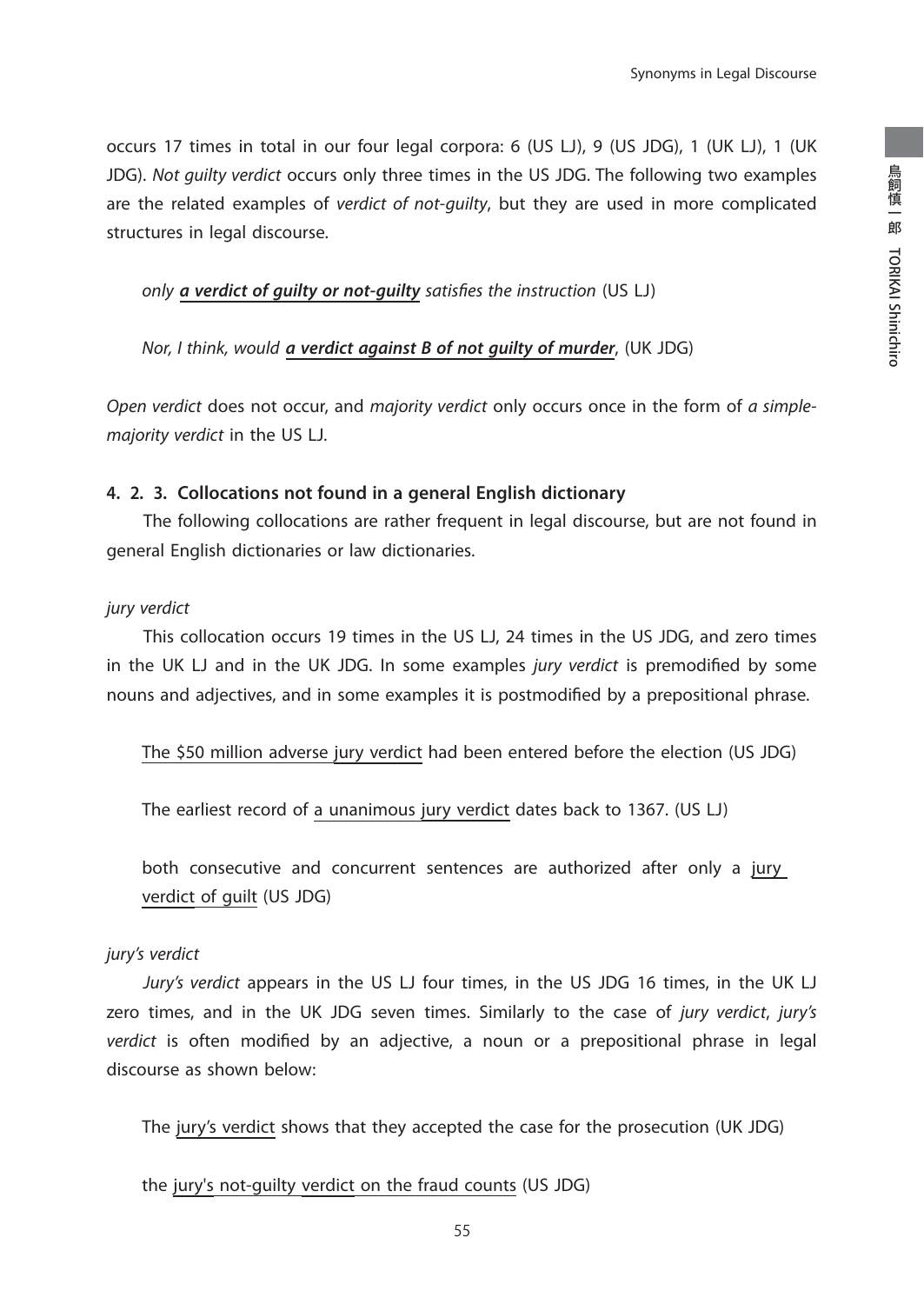the jury's securities fraud verdict was not necessary (US JDG)

an apparent inconsistency between a jury's verdict of acquittal on some counts and its failure to return a verdict on other counts (US JDG)

#### legitimacy and legitimate with verdict

The noun *legitimacy* and its adjective *legitimate* seem to co-occur closely with verdict in legal discourse. Legitimacy co-occurs with verdict in the US LJ 10 times, and legitimate co-occurs with verdict in the US LJ three times and in the UK LJ once. In the four examples out of 10 in the US LJ, legitimacy co-occurs with verdict in the structure of legitimacy of verdict or in the same structure with some more modifiers as follows:

only enhances the legitimacy of verdicts arrived at through that system. (US LJ)

public acceptance of the legitimacy of jury verdicts (US LJ)

the symbolic legitimacy of the ultimate verdict as a community pronouncement. (US LJ)

the legitimacy associated with an actual verdict (US LJ)

 Legitimate and verdict seem to be compatible with each other in legal discourse as well. This is probably because the validity of verdict often becomes the issue of debate in the court of law.

would be perceived as more legitimate than a verdict rendered by a single judge (US LJ)

the verdict appears more legitimate if one perceives (US LJ)

 As we saw in 3. 2., the KDEC lists 25 verbs and verb phrases that collocate with verdict, and LDOCE shows seven verbs which collocate often with verdict. Do these verbs and verb phrases actually collocate with verdict in legal discourse, and are there any other verbs and verb phrases that collocate well with verdict in legal discourse? To find the answer I checked all the verbs that are counted more than twice in Table 4. with the verbs and verb phrases listed as the collocates in the KDEC and LDOCE. The following Table 6 is a list of the verbs that collocate with verdict more than twice in our legal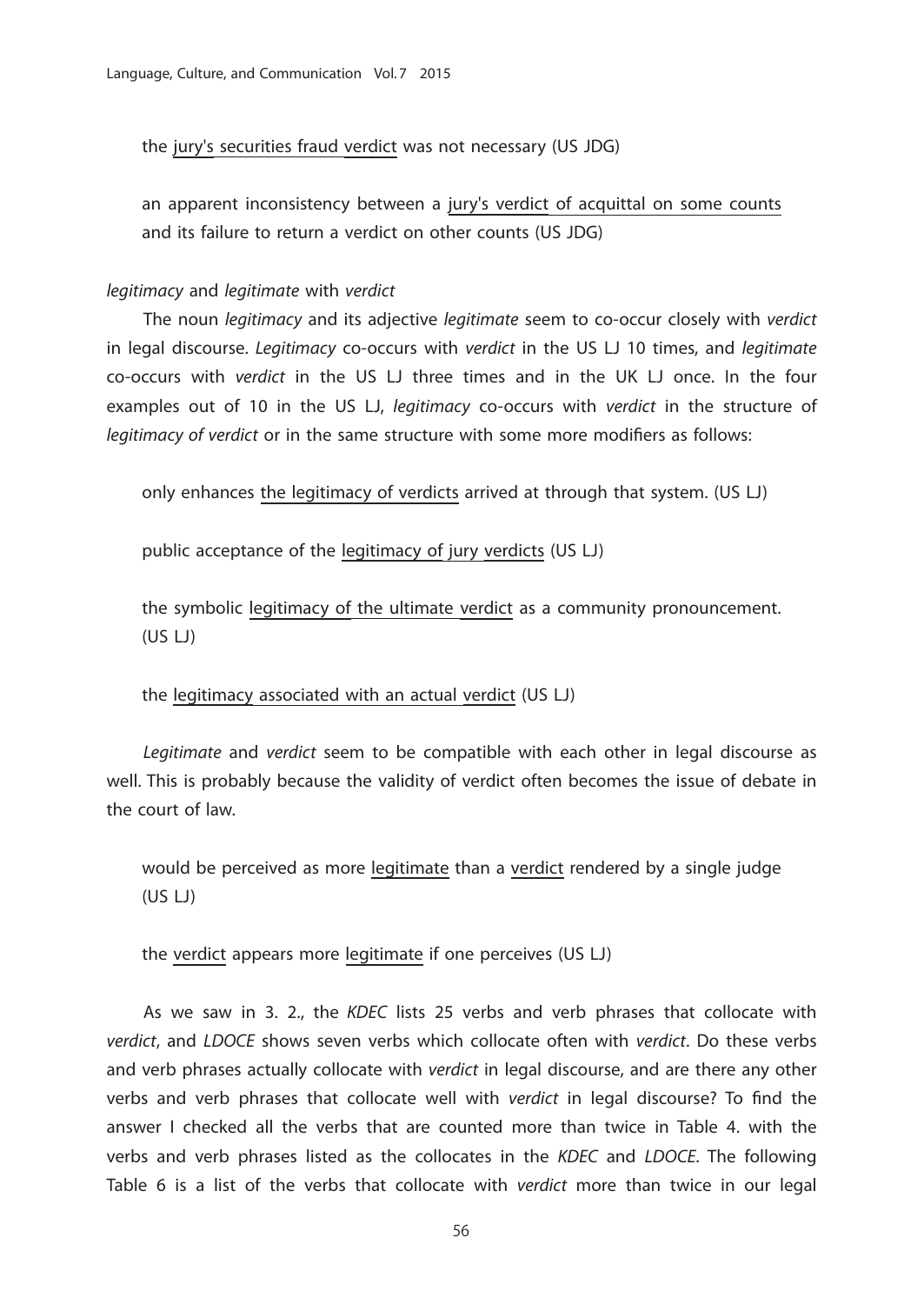ー・ロー・コー

TORIKAI Shinichiro

鳥飼慎一郎 TORIKAI Shinichiro

corpora:

| legal     | freq in our<br>legal corpora | <b>KDEC</b> | <b>LDOCE</b> |
|-----------|------------------------------|-------------|--------------|
| agree     | 5                            | $\times$    | $\times$     |
| arrive    | 3                            | $\times$    | ∩            |
| attach    | 7                            | $\times$    | $\times$     |
| based     | 9                            | $\times$    | $\times$     |
| bring     | 3                            | Δ           | $\times$     |
| challenge | 4                            | $\times$    | $\times$     |
| fail      | 5                            | $\times$    | Δ            |
| find      | 3                            | $\times$    | $\times$     |
| reach     | 27                           | ∩           | ∩            |
| render    | 4                            | $\times$    | $\times$     |
| require   | 12                           | $\times$    | $\times$     |
| result    | 7                            | $\times$    | $\times$     |
| return    | 14                           | ( )         | ∩            |
| reverse   | 3                            | ( )         | $\times$     |
| undermine | 3                            | $\times$    | $\times$     |

**Table 6 The collocate verbs of** *verdict* **in the KDEC and the LDOCE**

The KDEC lists bring in as a collocate of verdict, but we found that bring appears in the form of bring about, bring back and bring in in one instance each. LDOCE does not list fail as a collocate, but it includes fail in the example sentence of the collocate reach. Table 6 demonstrates that among the 25 collocations of verdict listed in the KDEC, only three of them collocate more than twice in our four legal corpora. As for LDOCE, among the seven collocations it lists, about half of them appear in our four legal corpora. These results may come from the difference between the collocations in general discourse and legal discourse, but it is rather clear that general English dictionaries are not always satisfactory for the use of law students who are learning legal discourse.

 The following are the verbs and verb phrases that collocate with verdict in legal discourse, but are not referred to in general English dictionaries.

#### attach to

This verb phrase appears seven times only in the US LJ.

maintaining the legitimacy that attaches to criminal jury verdicts (US LJ) the legitimacy that attaches to a unanimous jury verdict (US LJ)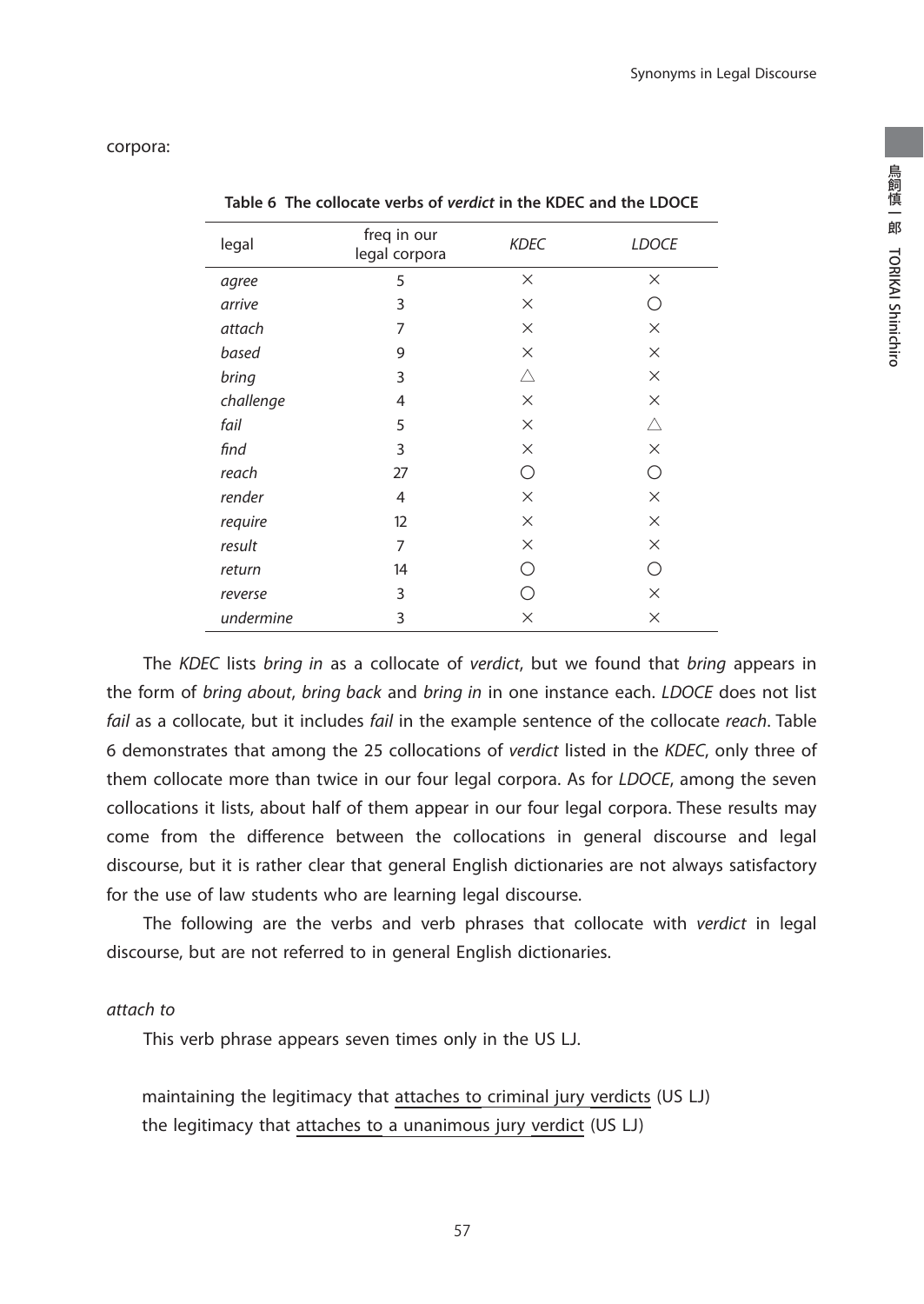agree on/to [usually in the negative]

Agree on/to appears four times only in the US LJ: three times with on and once with to. Three fourths of them are used in a negative sentence.

a jury's inability to agree on a verdict occurred in 1807. (US LJ)

If all jurors did not agree to a verdict, (US LJ)

#### require

Require occurs in the form of requiring (six times) and required (five times) only in the US LJ. It is interesting that all six examples of *requiring* take verdict as its direct object, but three out of five examples of required take a to-infinitive form as its direct object. All five examples of required are used in passive constructions.

The greatest benefits we reap from requiring unanimous jury verdicts (US LJ)

the supermajority that is ultimately required to arrive at a verdict (US LJ)

Unanimous jury verdicts are required in federal felony trials, (US LJ)

Requirement collocates with verdict three times, as shown below:

widespread requirement that criminal jury verdicts be unanimous (US LJ)

The link between verdict accuracy and the unanimity requirement (US LJ)

the requirement that a guilty verdict attach only upon proof beyond a reasonable doubt (US LJ)

The link between *requirement* and *verdict* is more distant semantically and structurally than the link between *require* and *verdict*. The above facts suggest that many legal things are being required to enter the verdict in the court.

#### enter

Enter occurs only twice as the collocate of verdict, but this verb is popular in legal discourse collocating with similar kinds of other legal technical terms as shown below:

58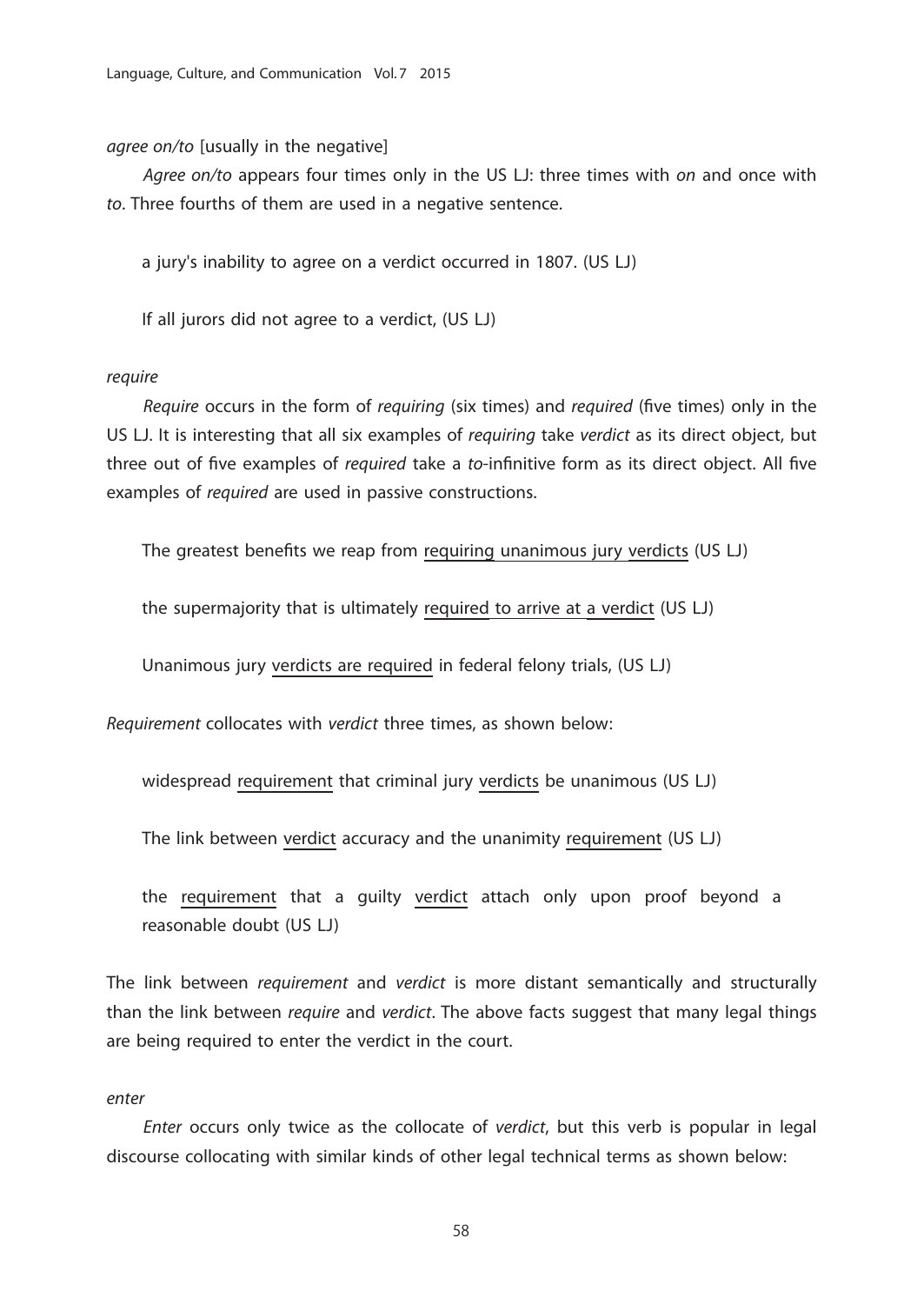| US LJ     |   | US JDG     |    | UK LJ    | UK JDG      |               |
|-----------|---|------------|----|----------|-------------|---------------|
| judgment  | 8 | judgment   | 22 | contract | agreement   | 5             |
| agreement | 4 | plea       | 19 |          | contract    | 3             |
| order     | 4 | injunction | 13 |          | plea        | 3             |
| decree    |   | order      | 13 |          | arrangement | $\mathcal{L}$ |
|           |   | finding    |    |          | transaction |               |

**Table 7 Collocations of** *enter* **with other legal documents**

an extremely small minority cannot prevent a verdict from being entered (US LJ) before a verdict is entered against another citizen. (US LJ)

Black's Law Dictionary (2004) defines enter as follows:

**2**. To put formally before a court or on the record <the defendant entered a plea of no contest>. **3**. To become a party to <they entered into an agreement>.

An interesting aspect of legal discourse is that very basic general English verbs such as enter, file and bring are often used in an extended sense, and express a fundamental legal procedure or an action in an old style. The verb enter originally is meant to enter a legal document in the court record.<sup>3)</sup>

#### on … count(s)

Count looks like a general English word but it is not. Black's Law Dictionary (2004) defines count in legal discourse as follows:

**count,** n. Procedure. **1.** The part of an indictment charging the suspect with a distinct offense.

Count used with on in this legal sense appears in the US JDG 73 times (46,4 times per million), in the UK JDG 41 times (28.3 times per million), in the US LJ 11 times (8.4 per million), and in the UK LJ three times (2.4 times per million). Count collocating with verdict in the form of verdict of...on count(s) appears eight times in the US JDG, and once in the UK JDJ.

an apparent inconsistency between a jury's verdict of acquittal on some counts and its failure to return a verdict on other counts (US JGD)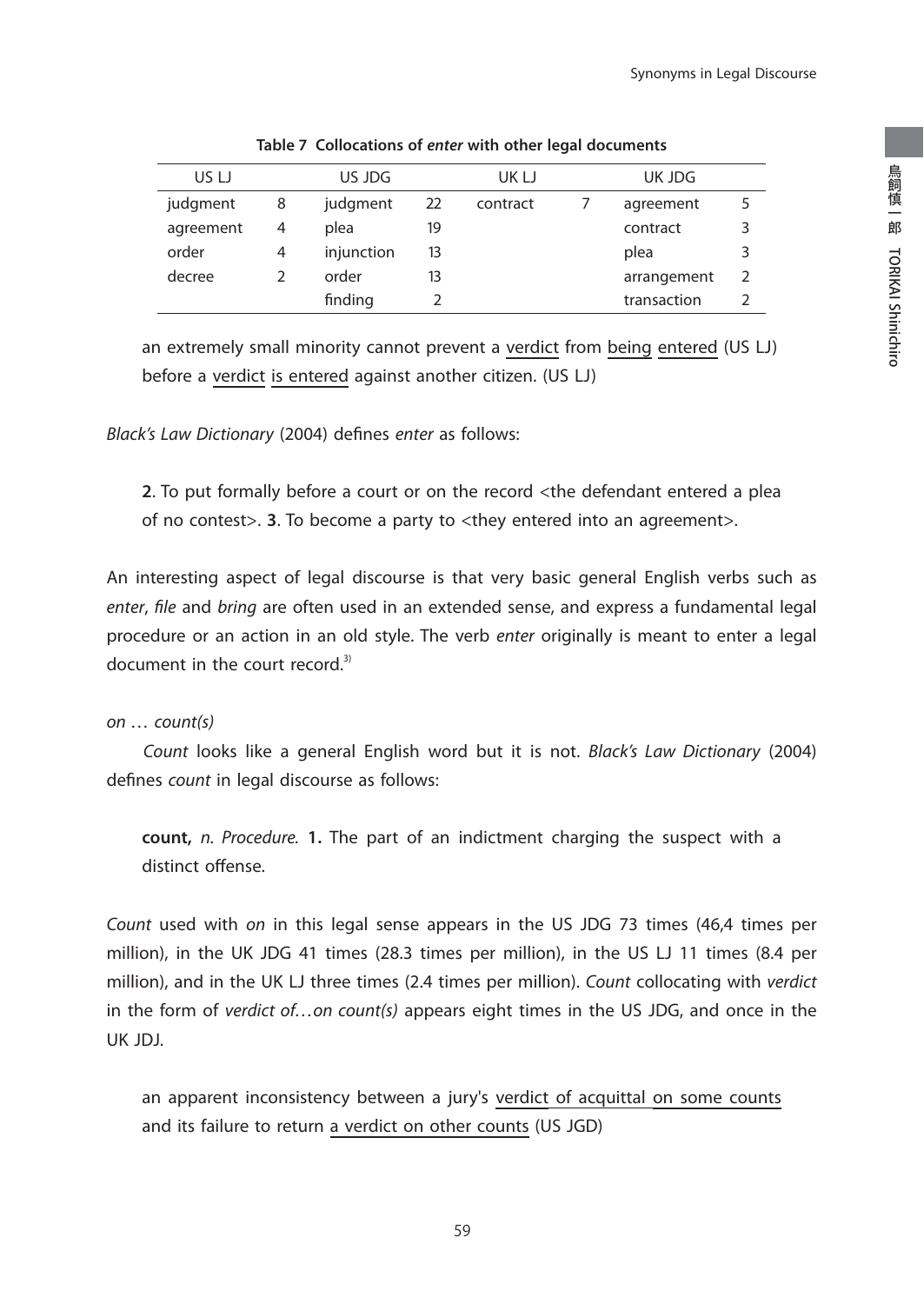#### of acquittal

Acquittal is defined by Black's Law Dictionary (2004) as follows:

**acquittal,** n. 1. The legal certification, usu. by jury verdict, that an accused person is not quilty of the charged offense.

The frequency of acquittal and the number of collocations of acquittal, verdict of acquittal and judgment of acquittal in our four legal corpora are as follows:

|       | acuittal               | of acquittal | verdict of acquittal | judgment of acquttal |  |  |  |  |  |
|-------|------------------------|--------------|----------------------|----------------------|--|--|--|--|--|
|       | US JDG 63 (43.2 per m) | 14           |                      |                      |  |  |  |  |  |
|       | UK JDG 42 (28.9 per m) |              |                      |                      |  |  |  |  |  |
| US LJ | 17 (13 per m)          |              |                      |                      |  |  |  |  |  |
| UK LJ | 3 (2.4 per m)          |              |                      |                      |  |  |  |  |  |

**Table 8 Frequencies and collocations of** *acquittal*

Acquittal is used 63 times (43.2 times per million) in the US JDG, 42 times (28.9 times per million) in the UK JDG, 17 times (13 times per million) in the US LJ, and three times (2.4 times per million) in the UK LJ. Acquittal is used with of as in of acquittal 14 times in the US JDG, and among these 14 examples nine of them are in the form of verdict of acquittal and five of them are in the form of judgment of acquittal. In other legal corpora, of acquittal and verdict of acquittal are only found twice in the UK JDG and acquittal of judgment is not found at all. It seems clear that *acquittal* and the collocations of *acquittal* are predominantly used in the US JDG.

a logical inconsistency between a guilty verdict and a verdict of acquittal does not impugn the validity of either verdict (US JDG)

the civil court which would cast doubt on the verdict of acquittal in the criminal trial (UK JDG)

# **4. 3. Conclusion** - **a model sample of our Corpus-based, Production-oriented Legal English Dictionary**

 The following is a model sample of our legal dictionary with verdict based on this paper.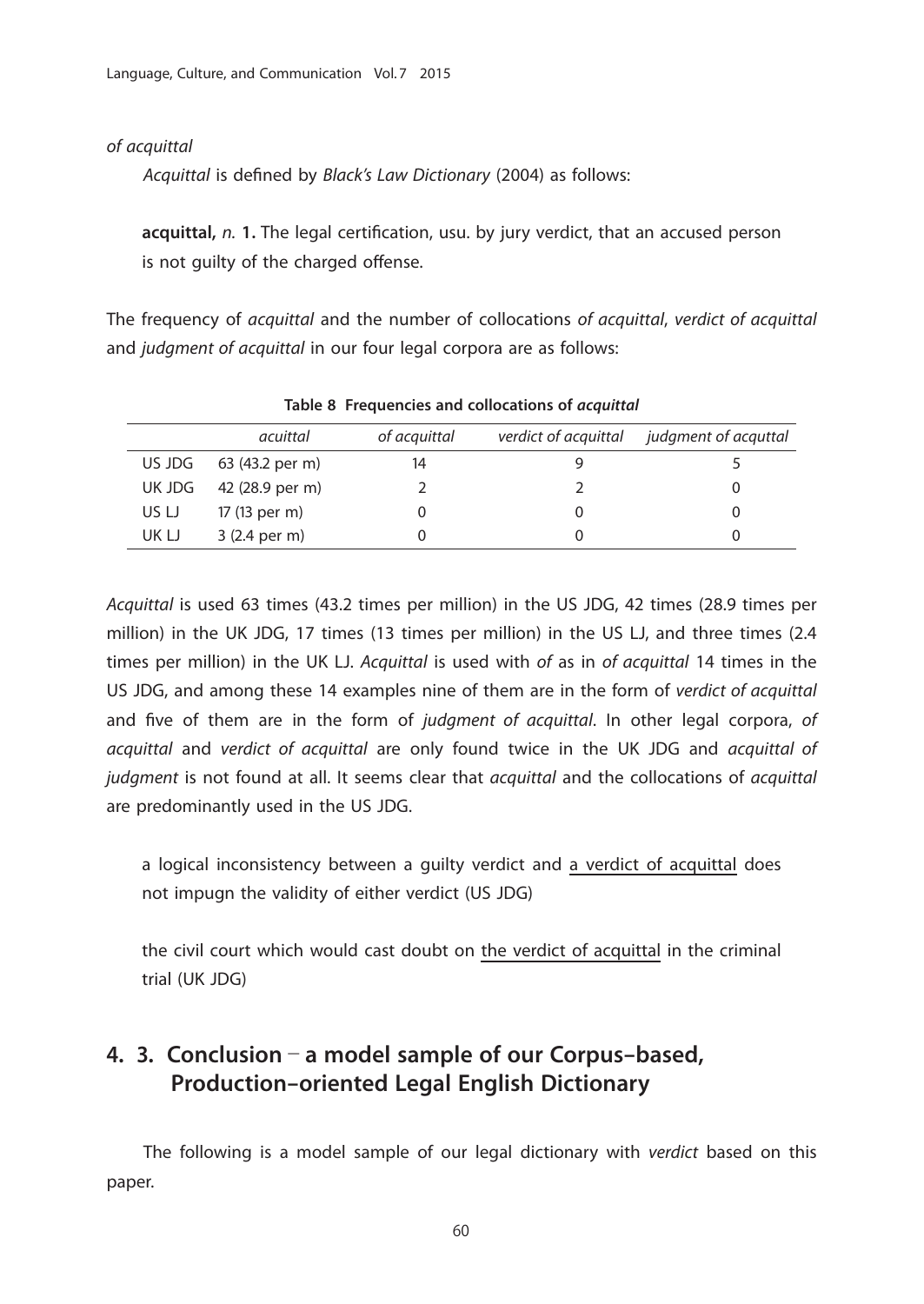#### **verdict**

 Verdict refers to a determination by the jury, which is comprised of twelve lay persons. In criminal cases, the verdict is either guilty or not guilty. In civil cases, the jury decides whether the plaintiff won or defendant won, and if the plaintiff won how much compensation should the defendant pay. Following the jury verdict, the judge decides the sentence that the defendant is to serve.

#### **Regions; UKJDG;15, UKLJ; 8, USJDG; 93, USLJ; 111 (normalized per million)**

 In the U.S., the Constitution guarantees the right to jury trial both in civil cases and criminal cases. And there are in fact many jury trials. In England, on the other hand, the civil jury has been abolished except in a specific category of cases, and the number of jury trials in criminal cases is small as compared to in the U.S. It is natural that the term verdict occurs much less frequently in UK legal corpora.

#### **VERB**+**:**

**US JDG;** reach (17), return (11), challenge (5), fail (5), secure (4); The jury was unable to reach a verdict as to Reyes,... The jury returned a verdict for Gross, awarding him \$46,945 in lost compensation.

US LJ; reach (16), require (12), attach to (7), be based on (6), render (6), arrive at (4), agree on (3), return (3), deliberate toward (2), reverse (2); suggests that it is required to reach a verdict… alternative rules of decision for reaching jury verdicts… the stamp of legitimacy that attaches to verdicts rendered through this process…

#### +**PREPOSITIONAL PHASE:**

**UK JDG**; of acquittal (2), of the coroner (2); the narrative verdict of the coroner at the end of that inquest…

US JDG; of acquittal (10), on...count (10), at the phase (2); to achieve a final verdict on all counts… A jury's verdict of acquittal represents the community's collective judgment…

#### **Notes**

 1) According to the Oxford English Dictionary (2009), the word "thesaurus" comes from a Greek word "θησαυρός" meaning "a store, treasure, storehouse, treasury". The same dictionary also explains that the present meaning of thesaurus, "A collection of concepts or words arranged according to sense", was first used in 1852 as in the title of a book as follows:

Thesaurus of English Words and Phrases classified and arranged.

2) A very original form of the thesaurus was compiled by Peter Mark Roget in 1805 on the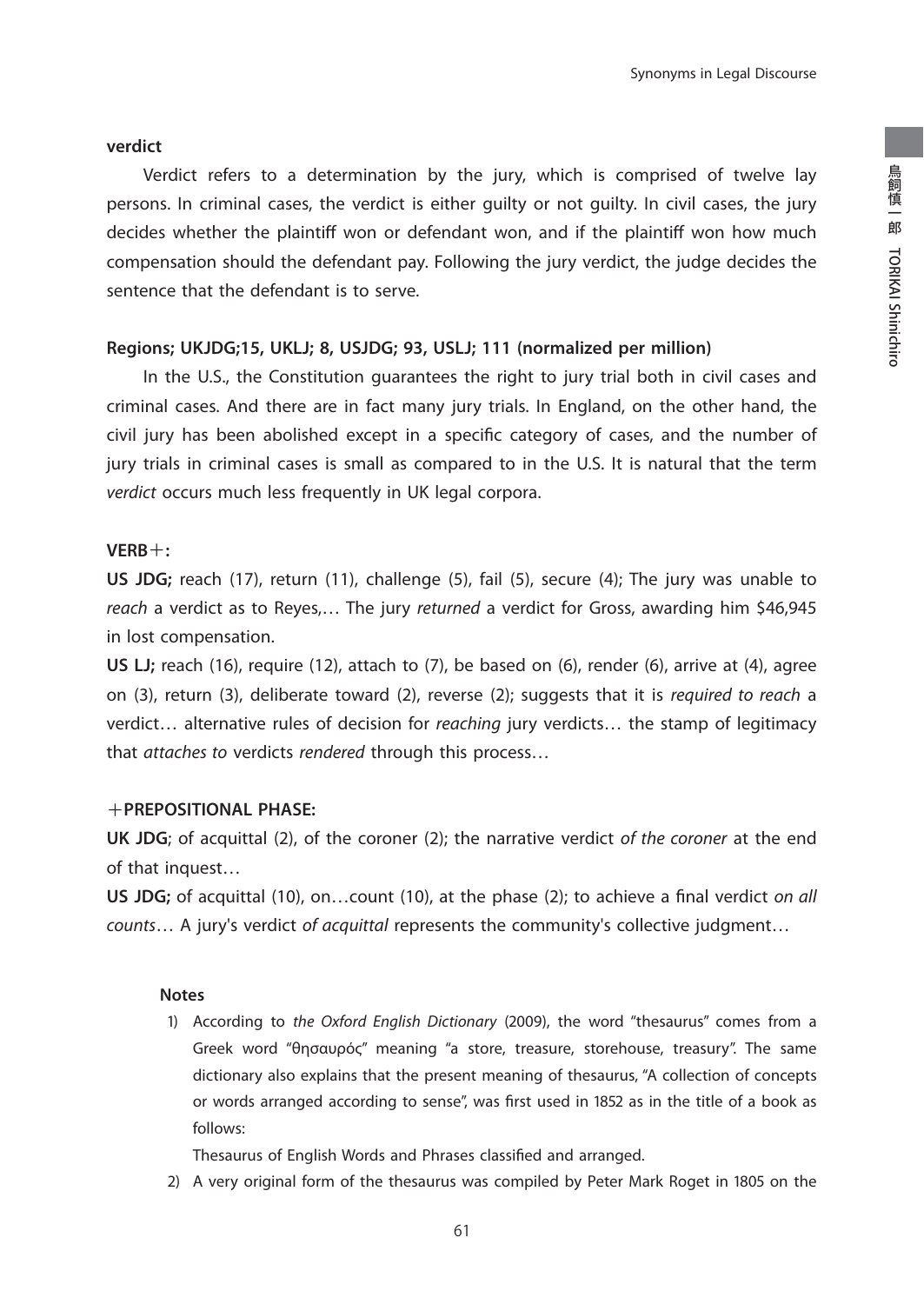principle of "the grouping of words according to ideas" (Kipfer and et al., 2001: xi)

3) The Oxford English Dictionary (1989) defines this legal use of enter as follows:  **21. b.** Law. To cause (a verdict, judgement, etc.) to be written down in the records of a court.

#### **References**

Firth, J. R. (1957). Papers in linguistics, 1934-51. London: Oxford University Press.

- Garner, B. A. et al. (2004). Black's law dictionary. St. Paul, Minnesota: Thompson West.
- Gartner, B. (2011). Garner's dictionary of legal usage. Oxford: Oxford University Press.
- Gilmour L. et al. (Eds.) (1995). Collins English thesaurus: The ultimate wordfinder from A to Z. Glasgow: Harper Collins Publisher.
- Gove, P. et al. (Eds.) (1984). Webster's new dictionary of synonyms. Springfield, Massachusetts: Merriam-Webster Inc.
- Hori, M. (2009). Introduction to collocation studies in English. Tokyo: Kenkyusha.
- Hori, M. et al. (2009)『コロケーションの通時的研究 英語・日本語研究の新たな試み』ひつじ 書房
- Ichikawa, S. et at. (Eds.) (1995). The Kenkyusha dictionary of English collocations. Tokyo: Kenkyusha.
- Inoue, N. (2001) 「シンポジウム コーパスに基づく英語シノニム研究―happenとtake placeの 場合」『英語語法文法研究(英語語法文法学会)』8, 37‒53.
- Inoue, N. (2010). A study of English synonyms using corpus data: Quiet and silent. 『人間科学 研究(広島大学大学院総合科学研究科)』5, 1‒23.
- Inoue, N. & Akano, I. (Eds.) (2013). The wisdom English-Japanese dictionary. Tokyo: Sanseido.
- Ishikawa, S. (2004). A corpus-based approach to the synonymic words of "sorrow," "grief," and "sadness"『言語と文学(言語と文学研究会)』39, 1‒28.
- Kipher, B. A., et al. (Eds.) (2001). Roget's international thesaurus. New York: Harper Collins.
- Kita, Y. (1999)「類義語APPEARとLOOKの相補分布の可能性について」『東洋大学短期大学紀要』 31, 30‒19.
- Konishi, T. & Minamide, K. et al. (Eds.) (2006). Genius English-Japanese dictionary. Tokyo: Taishukan.
- Mayer, M. et al. (Eds.) (2009). Longman dictionary of contemporary English. Essex: Person Education Ltd.
- Nishina, Y. (2008). A study of reversibility based on parallel corpora: The case of recession and its synonyms. English Corpus Studies 英語コーパス学会, 15, 81-95.
- Otani, Y. (1998)「英語動詞類義語の一考察―defend, guard, protect, safeguard shield, shelterの 語用法を探る」『東京電機大学工学部研究報告(人文・社会,外国語,保健体育系列編)』17,  $61 - 76.$
- Shimada, S. (2013). A study of English synonyms using corpus data: Toward improvement in English-Japanese dictionaries. Studies in European and American Culture 広島大学大学院総 合科学研究科欧米文化研究会, 20, 35‒55.